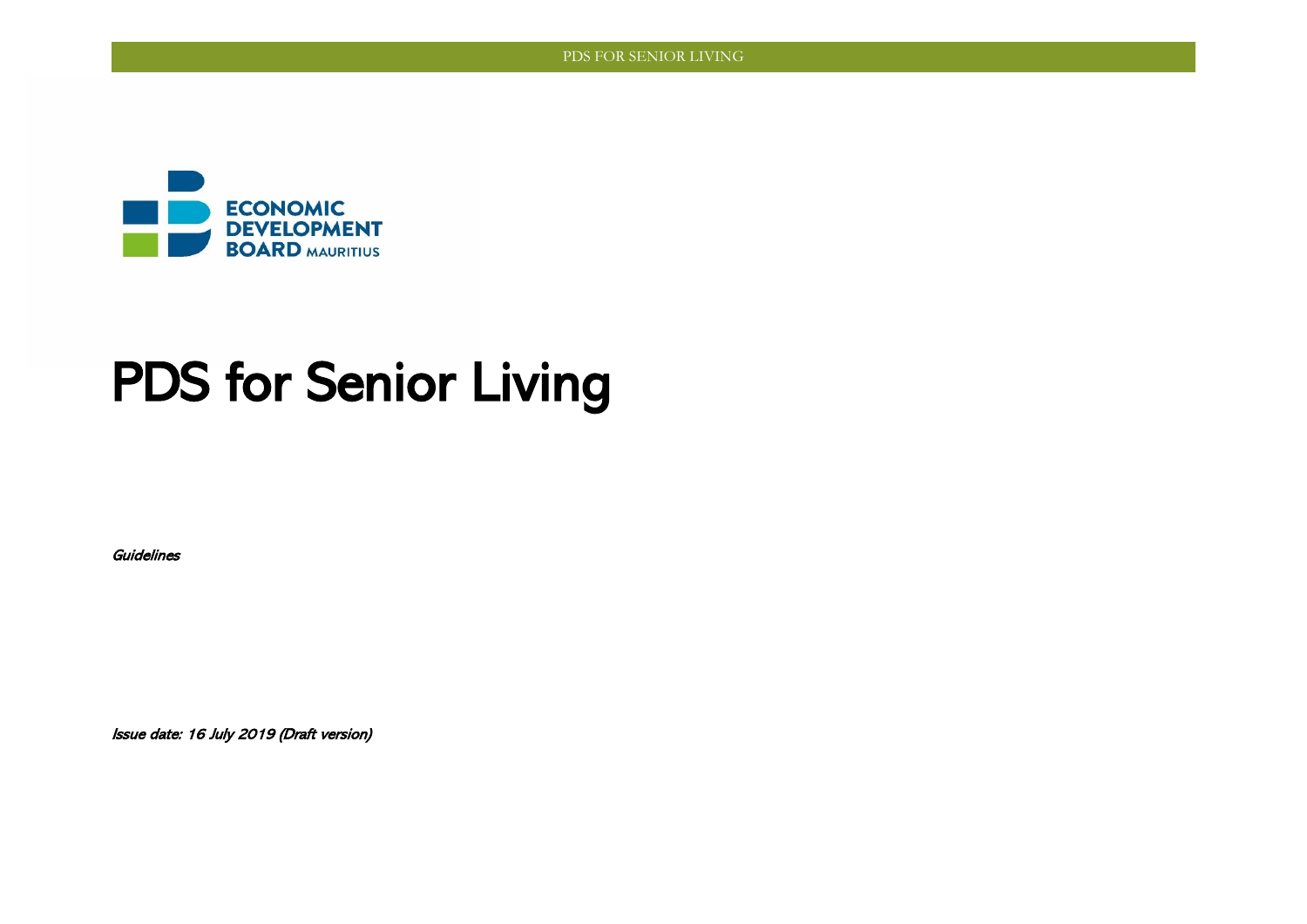### CONTENTS

|       | <b>PREFACE</b>                                                       |                |  |
|-------|----------------------------------------------------------------------|----------------|--|
|       | <b>PART 1: SENIOR LIVING RESIDENCES</b>                              | 6              |  |
| 1.1   | <b>Development of senior living residences</b>                       | 6              |  |
| 1.2   | <b>Incentives</b>                                                    | 6              |  |
| 1.2.1 | Incentives to a promoter developing a project                        | 6              |  |
| 1.2.2 | Incentives to a person acquiring a residential unit                  | 6              |  |
| 1.2.3 | Incentives to a person entering a life right                         | $7\phantom{.}$ |  |
| 1.2.4 | Incentives to a person renting a residential unit                    | $\tau$         |  |
| 1.3   | <b>Regulatory framework</b>                                          | 7              |  |
|       | <b>PART 2: APPLICATION FOR A PDS CERTIFICATE FOR SENIOR LIVING</b>   | 8              |  |
| 1.4   | <b>About the Scheme</b>                                              | $\bf 8$        |  |
| 1.4.1 | Project under the Scheme                                             | $\,8\,$        |  |
| 1.4.2 | <b>Extent of land</b>                                                | $\,8\,$        |  |
| 1.4.3 | <b>Retired person</b>                                                | 8              |  |
| 1.5   | Application for a PDS Certificate for Senior Living                  | 9              |  |
| 1.5.1 | Step for application for a PDS Certificate relating to Senior Living | 9              |  |
| 1.5.2 | <b>Application for PDS Certificate</b>                               | 9              |  |
| 1.5.3 | Site visit and or/technical committee                                | 10             |  |
| 1.5.4 | Approval of project by Board of EDB and Issue of letter of approval  | 10             |  |
| 1.5.5 | <b>Issue of PDS Certificate</b>                                      | 11             |  |
|       |                                                                      |                |  |
|       | <b>PART 3: DEVELOPMENT GUIDELINES</b>                                | 13             |  |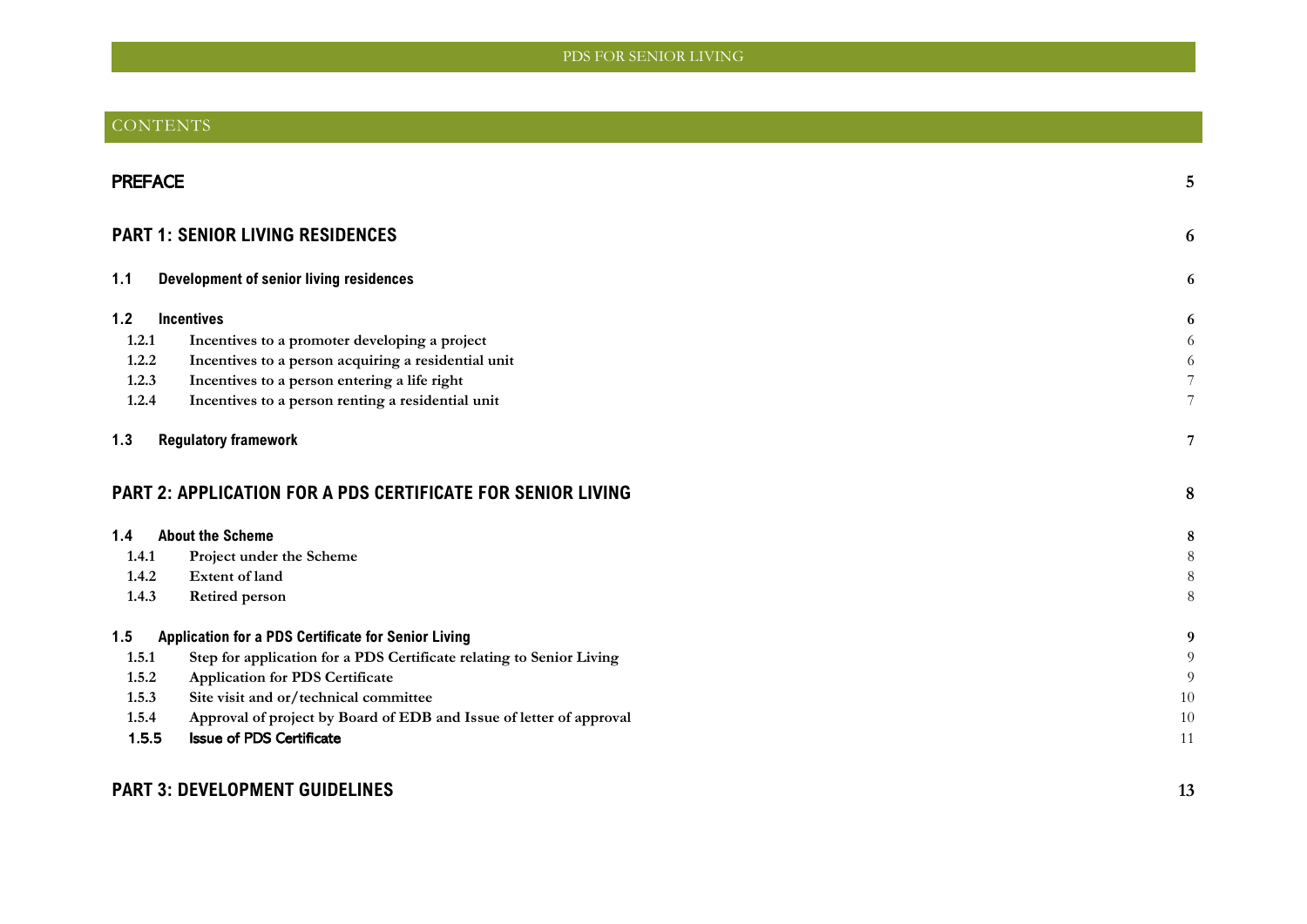| 3.1.1 | <b>Location &amp; Context</b>                               | 13     |
|-------|-------------------------------------------------------------|--------|
| 3.1.2 | <b>Site Context</b>                                         | 13     |
| 3.1.3 | Design                                                      | 13     |
| 3.1.4 | Accessibility and Infrastructure                            | 13     |
| 3.1.5 | <b>Plot Coverage</b>                                        | 14     |
| 3.1.6 | Amenities                                                   | 14     |
| 3.1.7 | Transport and parking provision                             | 14     |
| 3.1.8 | Residents                                                   | 14     |
| 3.1.9 | Lounge                                                      | 14     |
| 3.2.0 | Bedroom                                                     | 14     |
| 3.3.0 | Sanitary conditions and physical state of building          | 14     |
| 3.4.0 | <b>Safety and Security</b>                                  | 15     |
| 3.5.0 | Communications and Innovation                               | 15     |
|       | <b>PART 4: SALE OF RESIDENTIAL UNITS</b>                    | 16     |
| 4.1   | BASIS of sale of a residential property                     | 16     |
| 4.2   | Fianancing of residential roperty                           | 16     |
| 4.3   | Application to acquire property under PDS for SeNIOR LIVING | 17     |
| 4.4   | <b>SCREENING OF APPLICATION</b>                             | 17     |
| 4.5   | Documents to be submitted at the time of application        | 17     |
|       | <b>PART 5: RENT &amp; LEASES OF RESIDENTIAL UNIT</b>        | 19     |
| 5.1   | Rental of residential unit                                  | 19     |
|       | <b>PART 6: SALE OF LIFE RIGHT</b>                           | 20     |
| 6.1   | Acquisition of life right                                   | 20     |
| 6.2   | Documents to be submitted for acquisition of life right     | 20     |
| 6.3   | Termination of life right                                   | $20\,$ |
| 6.4   | maintenance of the scheme                                   | 21     |
|       |                                                             |        |
|       | <b>PART 7: RESIDENCY IN MAURITIUS</b>                       | 22     |
| 7.1   | residency in Mauritius                                      | 22     |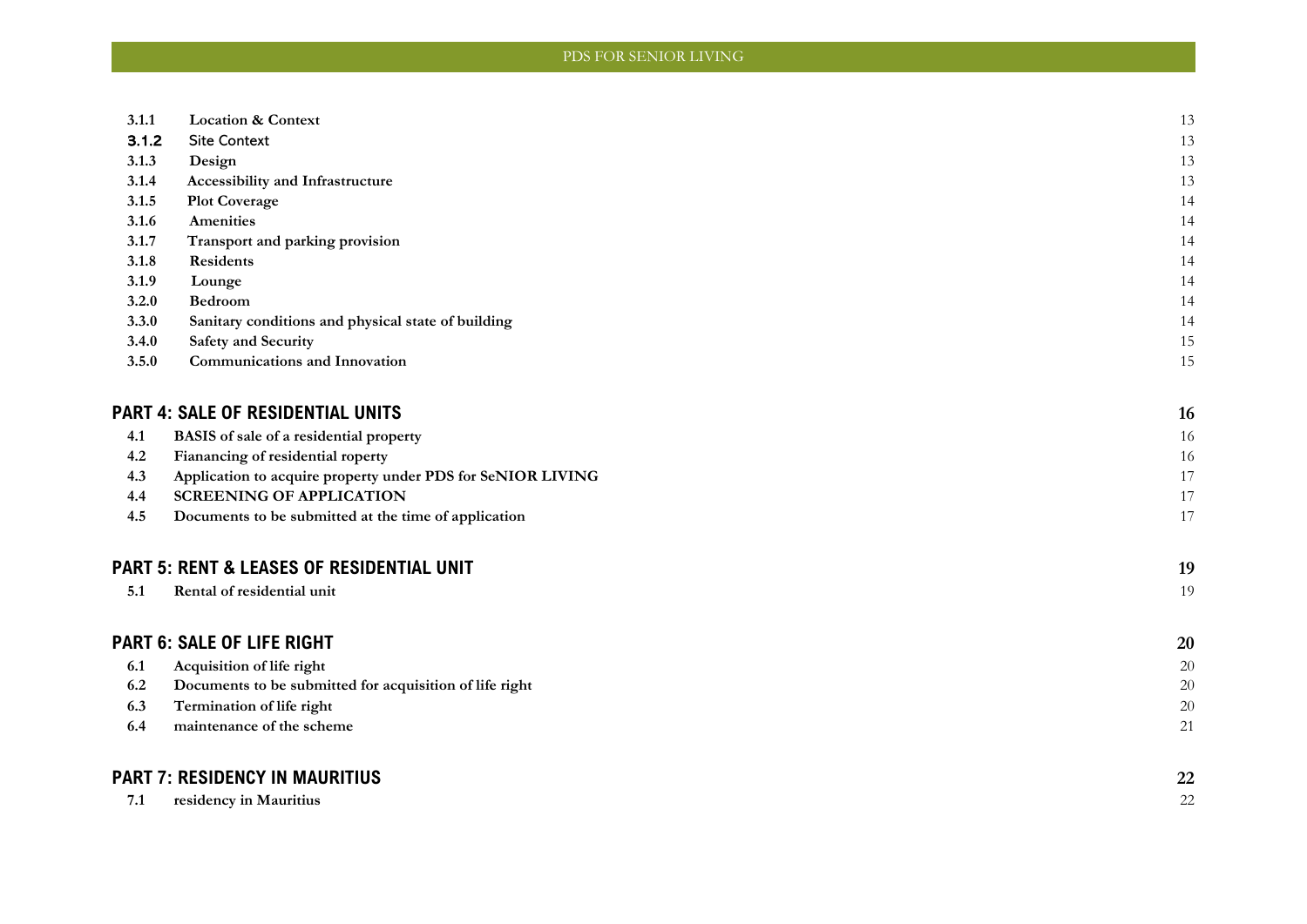**7.2 [Documents to be submitted for residence permit](#page-21-2)** 22

### **[PART 8: RESALE OF RESIDENTIAL PROPERTY](#page-22-0) 23**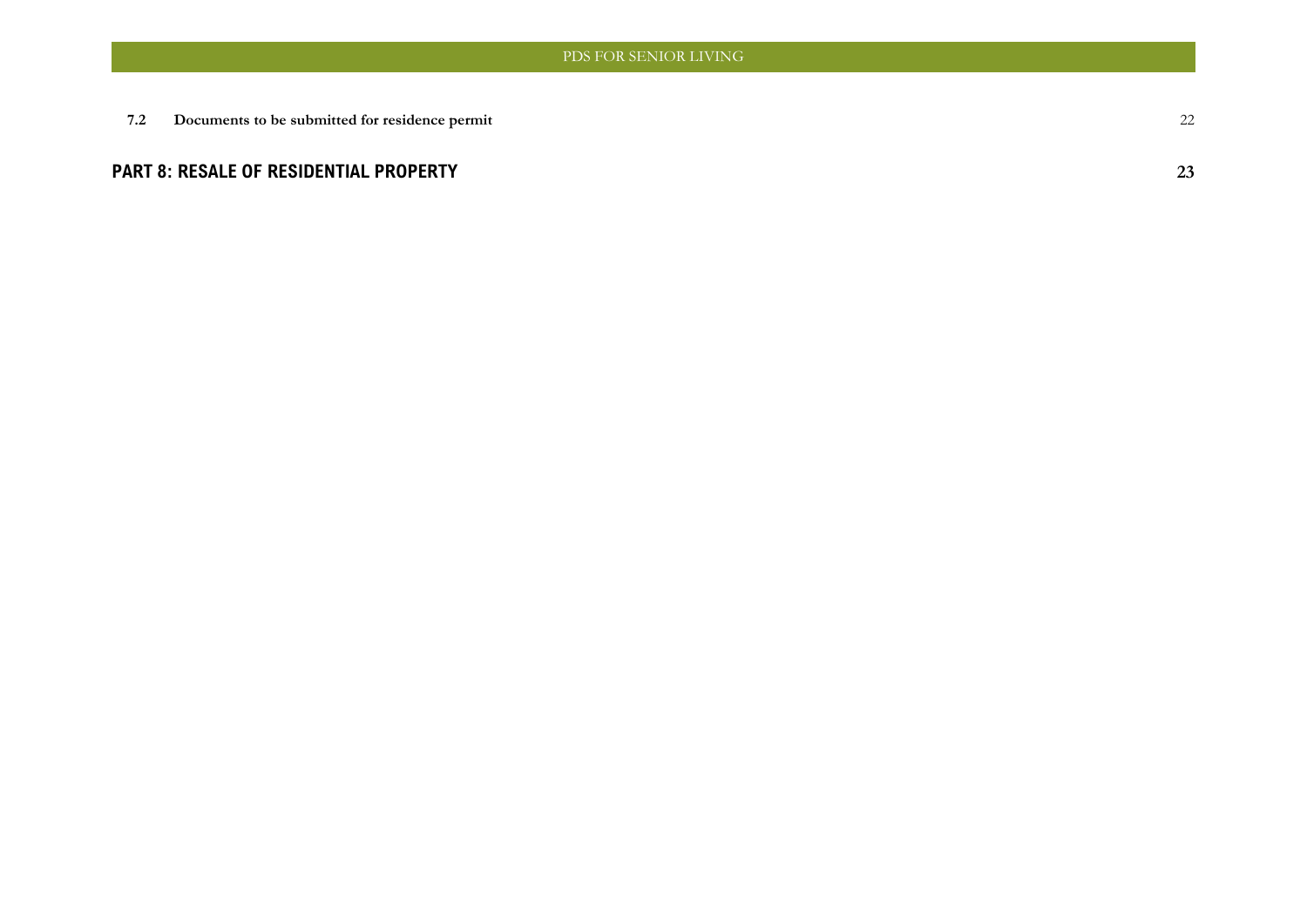<span id="page-4-0"></span>*This publication contains guidance for promoters who want to develop a project under the Property Development Scheme (PDS) relating to senior living. These guidelines are based on provisions of the Economic Development Board Act and the Economic Development Board (Property Development Scheme) Regulations 2015 and are designed to provide information and assist in decision-making. They are neither intended to replace the provisions of the laws and should not be construed as one nor should they be interpreted as prescribing an exclusive course of management.* 

*Whilst care has been taken to ensure that the information provided herein is accurate and correct, at the time of publication, users of this publication are advised to seek guidance from the Economic Development Board in case of uncertainty or ambiguity encountered in reading. The Economic Development Board shall, in no circumstances whatsoever, be held liable to any person arising from use of information contained herein.*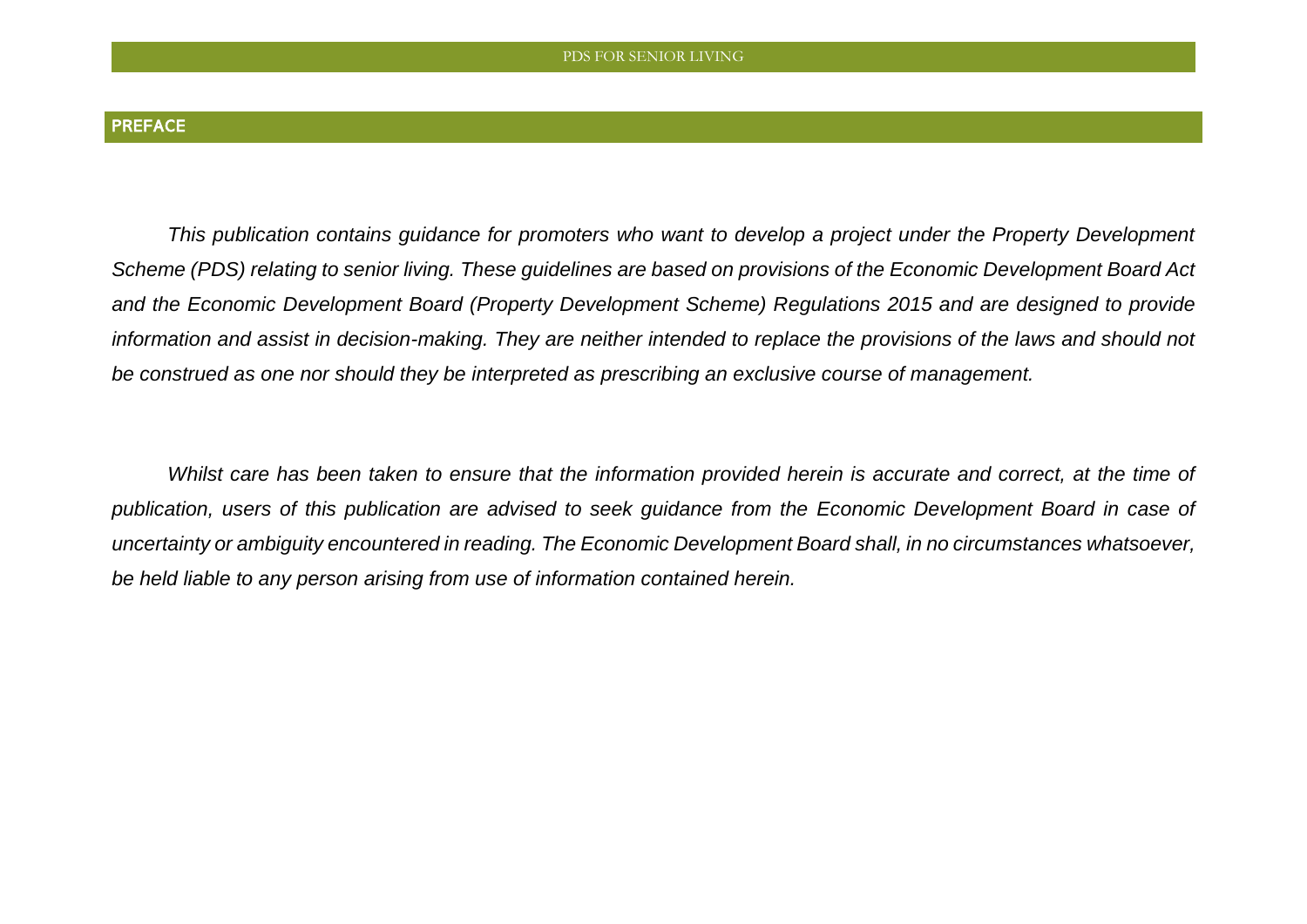## <span id="page-5-0"></span>**PART 1: SENIOR LIVING RESIDENCES**

## <span id="page-5-1"></span>**1.1 DEVELOPMENT OF SENIOR LIVING RESIDENCES**

The demand for senior living residences and senior care services is expected to grow rapidly in the coming decades as the proportion of seniors in the world is increasing.

Property developers have real opportunity to explore this opportunity. Mauritius has all the attributes to attract foreign retirees to come and live in purpose-built luxury retirement-based communities.

Retirement home operators, care providers, and specialized real estate companies can benefit from this predictable and strong demand growth.

exclusively used, for use or occupied by retired persons and provision of services and other facilities to retired persons.

With respect to exemption period mentioned, the exemption period for an already constructed building starts from the date of issue of the PDS Certificate.

With respect to exemption period mentioned, the exemption period for a new building, the exemption period starts from the income year in which the company starts its operation.

- b) Where a PDS Company implementing a project relating to senior living imports any dutiable goods, other than furniture, to be used in infrastructure works and construction of buildings under the scheme, no customs duty is paid on those goods.
- c) Where a PDS Company implementing a project relating to senior living imports furniture in such condition that it would, to the satisfaction of the EDB with the concurrence of MRA Customs Department, require further processing resulting into value addition of at least 20% of the c.i.f value at import, no customs duty is paid on that furniture.

### <span id="page-5-2"></span>**1.2 INCENTIVES**

### <span id="page-5-3"></span>**1.2.1 INCENTIVES TO A PROMOTER DEVELOPING A PROJECT**

a) Income derived by a PDS company implementing a project for senior living is exempt from income tax under the Income Tax Act for a period of 5 years in respect of income derived from residential properties,

### <span id="page-5-4"></span>**1.2.2 INCENTIVES TO A PERSON ACQUIRING A RESIDENTIAL UNIT**

- a) A retired non-citizen who has acquired a residential unit from a PDS Company relating to senior living is eligible to apply for a residence permit in respect of himself and his spouse or common law partner. The residence permit remains valid for so long as the retired person will occupy the residential unit.
- b) Any income derived from outside Mauritius during the five (5) succeeding income years by a retired person or his spouse or common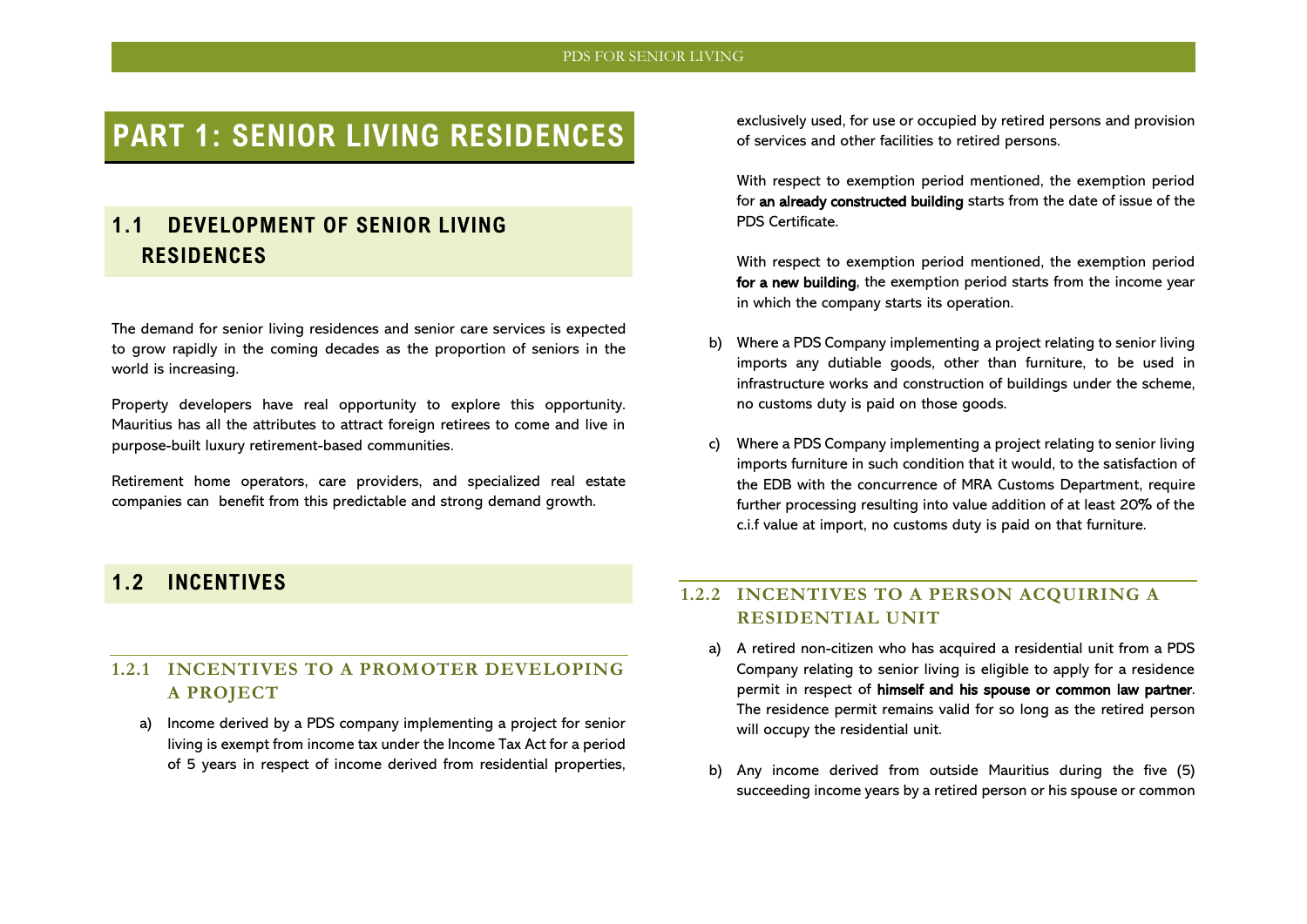law partner, who has acquired the status of resident in Mauritius, is exempt from income tax.

The income year starts as from the income year in which the retired person or his spouse or common law partner comes to Mauritius.

### <span id="page-6-0"></span>**1.2.3 INCENTIVES TO A PERSON ENTERING A LIFE RIGHT**

- a) A retired non-citizen who has acquired a right to live in a residential unit from a PDS Company relating to senior living is eligible to apply for a residence permit in respect of himself and his spouse or common law partner. The residence permit remains valid for so long as the retired person will occupy the residential unit.
- b) Any income derived from outside Mauritius during the five (5) succeeding income years by a retired person or his spouse or common law partner, who has acquired the status of resident in Mauritius, is exempt from income tax.

The income year starts as from the income year in which the retired person or his spouse or common law partner comes to Mauritius.

#### <span id="page-6-1"></span>**1.2.4 INCENTIVES TO A PERSON RENTING A RESIDENTIAL UNIT**

a) A retired non-citizen who rents a residential unit from a PDS Company relating to senior living is eligible to apply for a residence permit in respect of himself and his spouse or common law partner. The residence permit remains valid for so long as the retired person will occupy the residential unit.

b) Any income derived from outside Mauritius during the five (5) succeeding income years by a retired person or his spouse or common law partner, who has acquired the status of resident in Mauritius, is exempt from income tax.

The income year starts as from the income year in which the retired person or his spouse or common law partner comes to Mauritius.

### <span id="page-6-2"></span>**1.3 REGULATORY FRAMEWORK**

To benefit from the incentives, senior living residences have to be developed under the Property Development Scheme (PDS).

The PDS for Senior Living is regulated under the Economic Development Board Act and Economic Development Board (Property Development Board) Regulations 2015.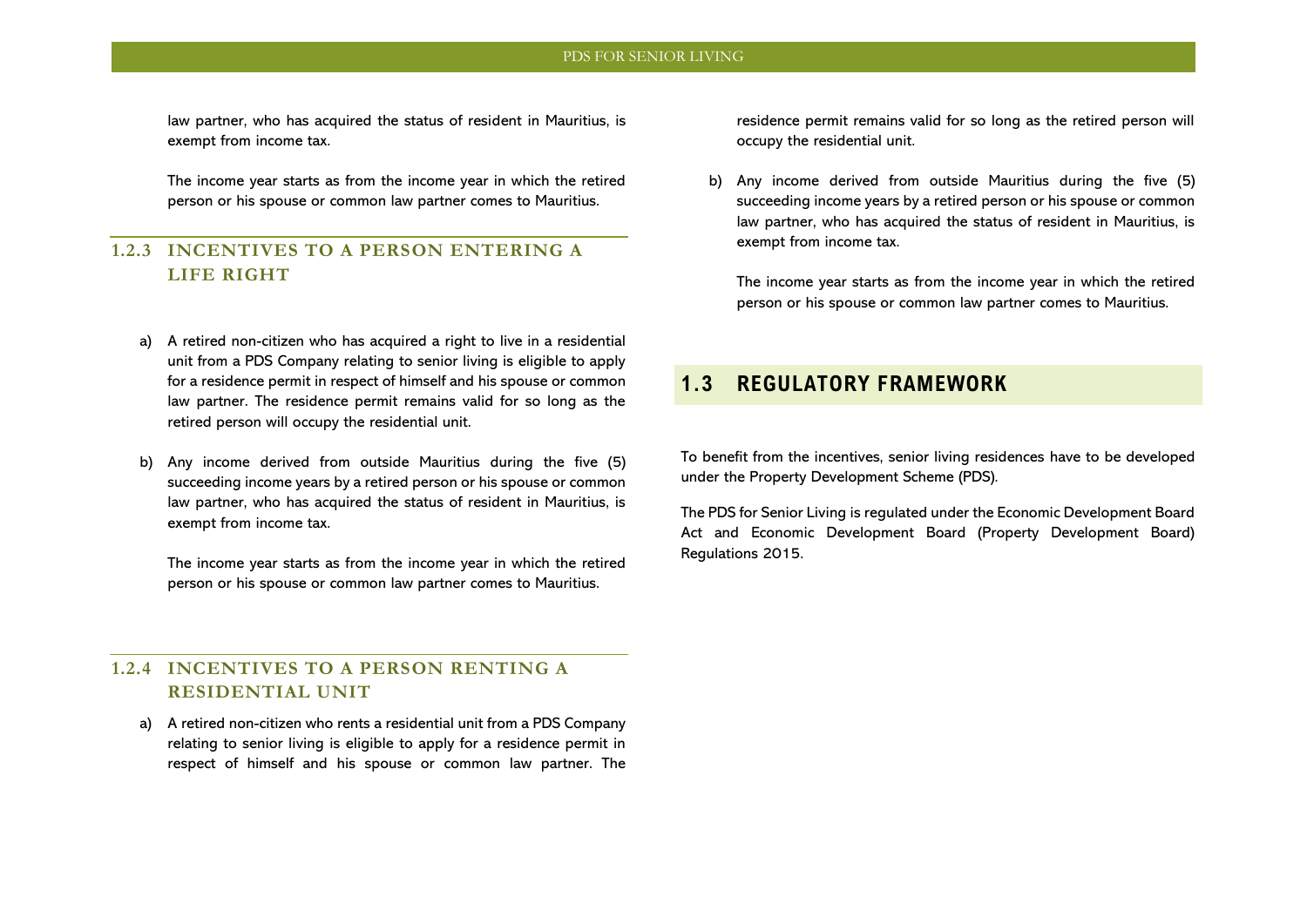## <span id="page-7-0"></span>**PART 2: APPLICATION FOR A PDS CERTIFICATE FOR SENIOR LIVING**

### <span id="page-7-1"></span>**1.4 ABOUT THE SCHEME**

- 1 A person intending to develop a project relating to senior living under the Property Development Scheme must develop that project through a company, incorporated in Mauritius, and which shall have as sole purpose or object the promotion, development and implementation of a PDS project exclusively for senior living.
- 2 The company must apply for a PDS Certificate relating to senior living and shall be issued, upon meeting all the conditions of the approval letter, with a PDS certificate in order to develop and sell the residential units, both to Mauritians and non-citizens.
- 3 A Company issued with a PDS Certificate relating to senior living cannot sell a residential property to a person who is not a retired person or enter into an agreement with a person who is not a retired person or providing that person a right to live in the residential unit for the rest of his life free of rent.
- 4 To qualify under the Scheme, a new development or the redevelopment of an existing building, relating to senior living, must:
	- a) have at least 25 residential units, exclusively for use or intended to be occupied by retired persons;
	- b) provide or arrange for personal care services and homecare services that may include, but not limited to, provision or arrangement for a nurse station, daily food services, individualized service plan, 24-hour on-site monitoring for any emergency health service;
	- provide for leisure facilities for the retired persons that will stay or occupy in the residential units;

#### <span id="page-7-3"></span>**1.4.2 EXTENT OF LAND**

5 Promoters will be allowed to construct purpose-built buildings or bring an existing building under the scheme provided that the land area is nor less than 1 arpent

#### <span id="page-7-4"></span>**1.4.3 RETIRED PERSON**

6 A retired person is a person who is aged not less than 50 years and includes a non-citizen.

<span id="page-7-2"></span>**1.4.1 PROJECT UNDER THE SCHEME**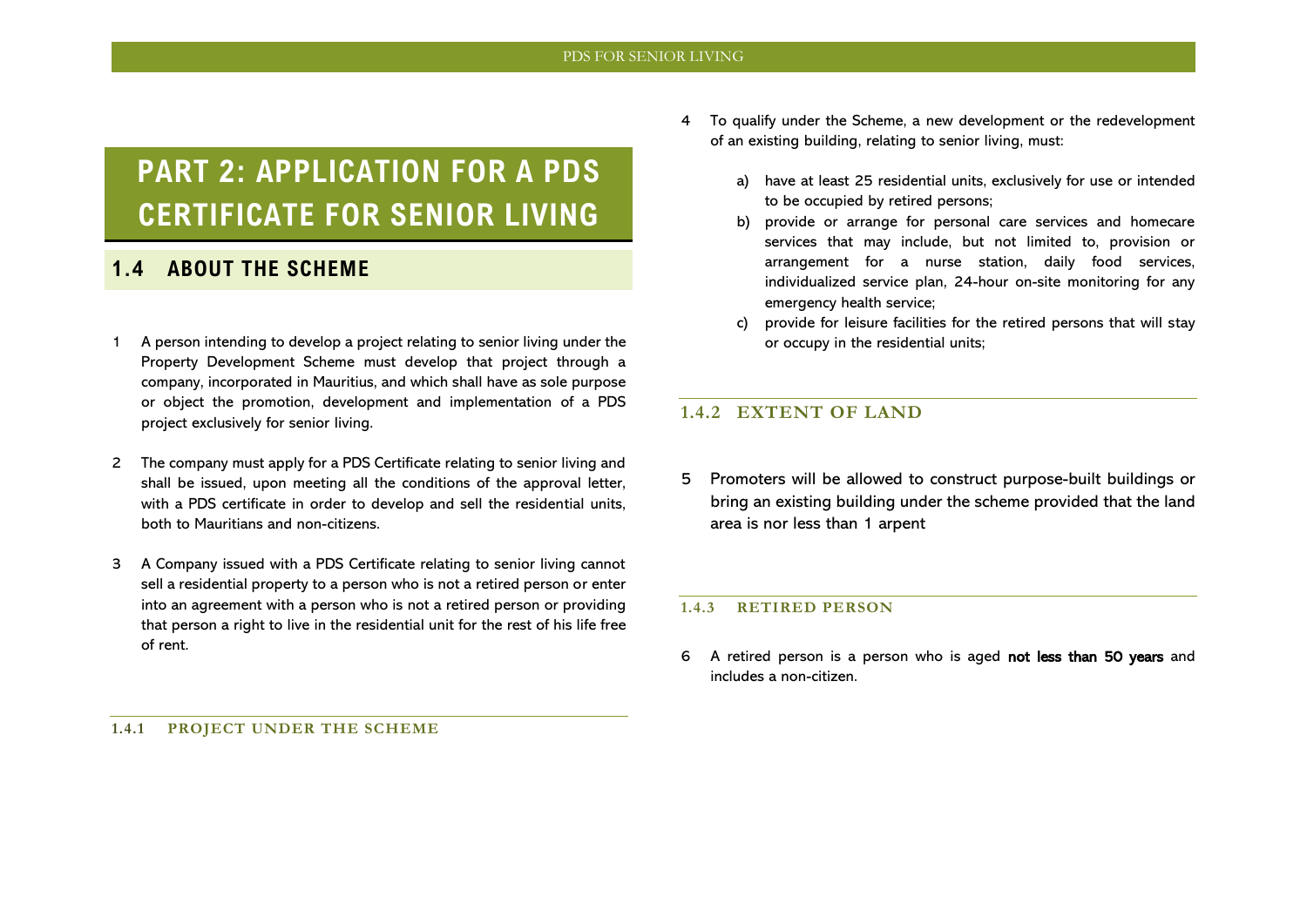## <span id="page-8-0"></span>**1.5 APPLICATION FOR A PDS CERTIFICATE FOR SENIOR LIVING**

#### <span id="page-8-1"></span>**1.5.1 STEP FOR APPLICATION FOR A PDS CERTIFICATE RELATING TO SENIOR LIVING**

#### <span id="page-8-2"></span>**1.5.2 APPLICATION FOR PDS CERTIFICATE**

- 1. An application for a PDS Certificate relating to senior living must be made to the Chief Executive Officer of the Economic Development Board. The document should be signed by the director of the company making the application. Where an application is submitted by a third party (e.g. consultant), a Power of Attorney or a mandate letter given by the applicant to the third party must be submitted.
- 2. The duly completed and signed application form must be submitted with the following mandatory documents (submitted in both soft and hard copies):
	- a. Certificate of Incorporation together with the register of shareholders – Conclusive evidence issued by the Registrar of Companies that a company is incorporated under the Companies Act 2001 and is a body corporate with the name by which it is registered.
- b. A Board resolution nominating 'the director' who will act on behalf of the PDS Company (i.e, the person who is authorised to sign the application form and other documents)
- c. Detailed business plan, not limited to, comprising:
	- i. Background of promoters and investors
	- ii. Project components and description
	- iii. Proposed date of start of construction (in case of new project)
	- iv. Marketing plans
	- v. Detailed financial structure of project (projected cash flow, annual income statement, selling price)
- d. Site/location plan by sworn land surveyor and context plan as per Outline Scheme – Plan showing the exact location of the immovable property
- e. **Detailed master plan** for the whole project  $-$  A document that describes, with a map, the overall development concept.
- f. Title Deed of the present landowner in case the promoter is bringing land as "*apport en capital*" in the project or;

Presale agreement (promesse de vente) between the present landowner and company making an application for a PDS Certificate where there shall be a sale.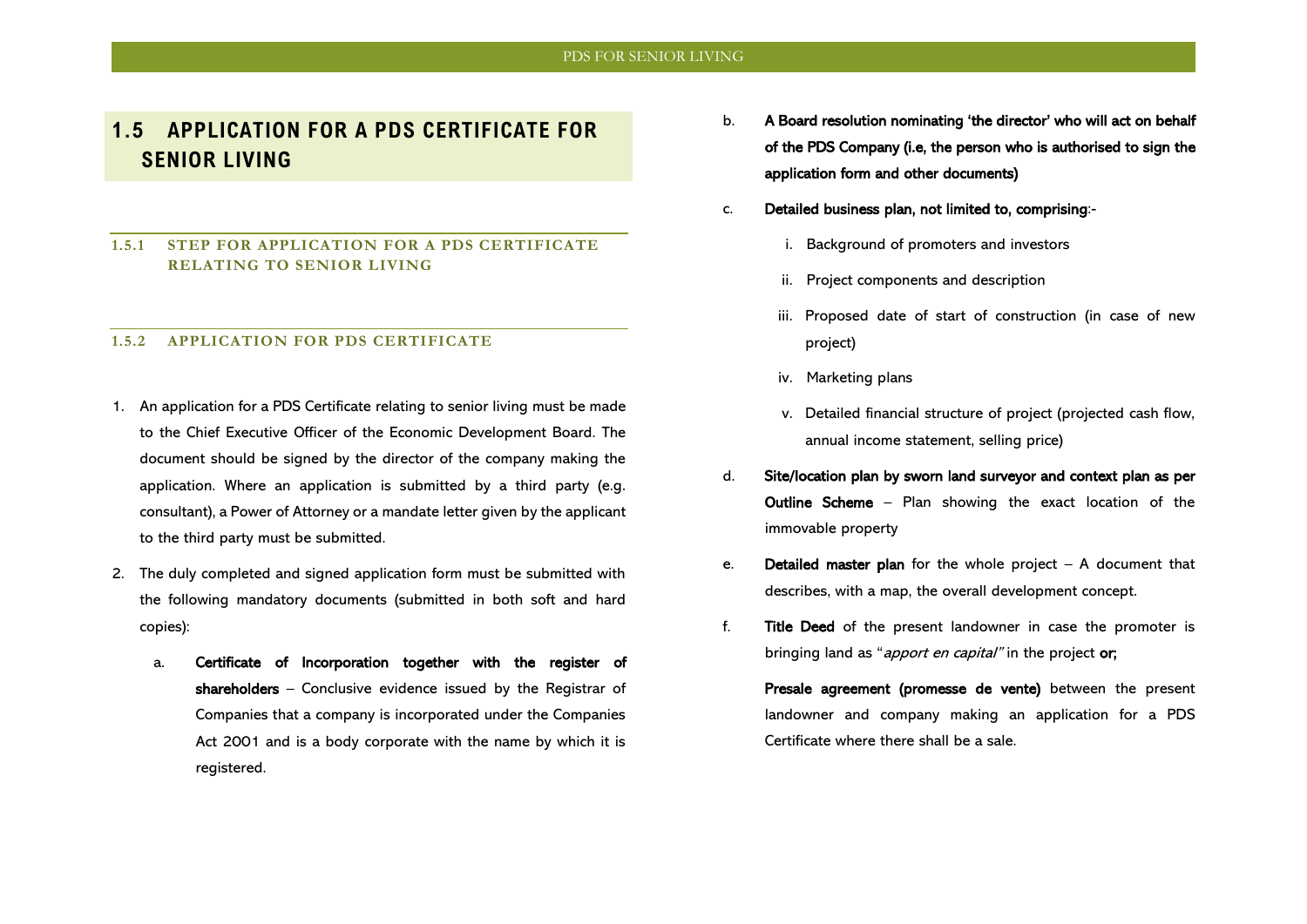g. Documents showing proof of funds - A bank confirmation or a letter of arrangement that demonstrates that the investor has the ability and funds available for the project.

Note 1: An application shall be considered as ready for processing by the EDB at the date by which all the information, particulars and documents have been duly submitted and considered as complete by EDB.

Note 2: A project under the Scheme will be allowed for development only after assessment by relevant authorities and approval of the Board of the Economic Development Board.

#### <span id="page-9-0"></span>**1.5.3 SITE VISIT AND OR/TECHNICAL COMMITTEE**

Once the above documents are submitted to EDB, a site visit shall be carried out. The promoters are required to highlight, during the site visit, the:

- a. project details, site details and characteristics
- b. the issues that may hinder the realisation of the project
- c. areas requiring EDB and other authorities involvement

A technical committee may be convene where there are complex issues to be discussed with representatives of all relevant public sector agencies.

<span id="page-9-1"></span>**1.5.4 APPROVAL OF PROJECT BY BOARD OF EDB AND ISSUE OF LETTER OF APPROVAL** 

A Letter of Approval is issued to the company making the application for the PDS certificate where:

- a. the project meets the criteria of the scheme as stipulated in the Economic Development Board(Property Development Scheme) Regulations 2015 and;
- b. the technical committee members have no objection to the project
- c. the project is approved by the Board of the EDB.

The Letter of Approval (LOA) is valid for a period of 12 months from the date of the letter. The LOA stipulates all the conditions that should be met for the issue of the PDS Certificate to the company and may include the following, inter-alia:

- d. a written declaration that the landowner(s) shall retain shareholding in the PDS company at least 1 year after completion of the project;
- e. where applicable, obtention of the EIA Licence or PER from the Ministry responsible for Environment, Sustainable Development, Disaster and Beach Management;
- f. obtention of the Building and Land Use Permit from the District or Municipal Council
- g. Furnishing a bank guarantee of 50, 000 rupees per residential property in favour of the Economic Development Board. This guarantee is to ensure that the PDS Company shall complete the construction works as per implementation plan submitted.
- h. Letter from a registered financial institution confirming that it will provide a 'Garantie Financière d'Achèvement' (GFA) for the project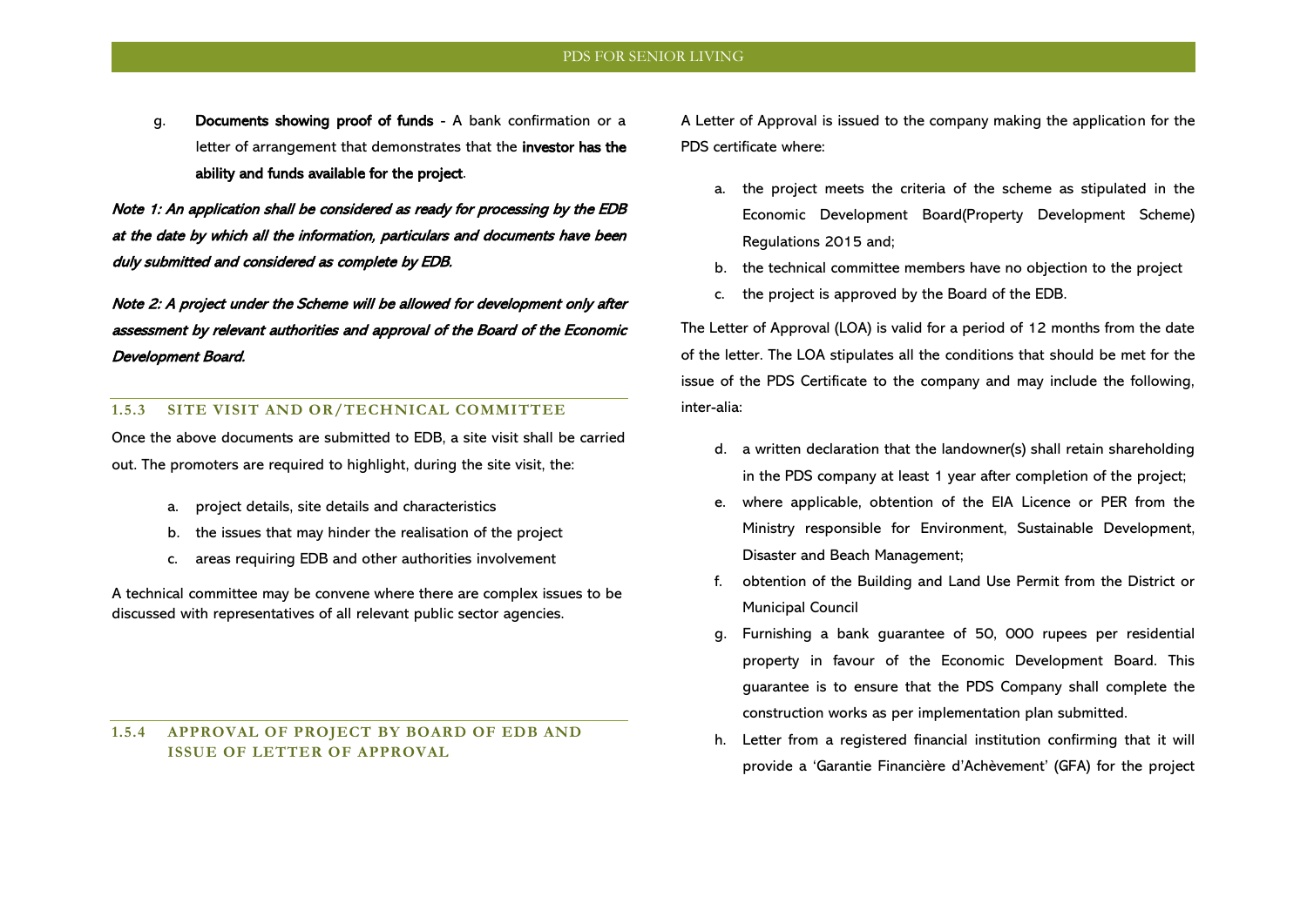for sales made under the provisions of the vente en l'etat futur d'achèvement.

In case of substantial change in the ownership or transfer of shares in the company subsequent to the issue of the letter of approval which could impact on the control of the company, the Letter of Approval would automatically be considered as null and void

#### <span id="page-10-0"></span>1.5.5 ISSUE OF PDS CERTIFICATE

A PDS Certificate is issued after submission of the following to the EDB:

- a. the title deed duly registered and transcribed that witnesses the transfer of land to the company holding the letter of approval for the purposes of the PDS project relating to senior living;
- b. the EIA Licence (if applicable) and the Building and Land Use Permit from the District or Municipal council
- c. an implementation plan relating to the project(s) with full details including and timeframe for completion;
- d. Letter from a registered financial institution confirming that it will provide a 'Garantie Financière d'Achèvement' (GFA) for the project for sales made under the provisions of the vente en l'etat futur d'achèvement;
- e. a bank guarantee of 50,000 rupees per residential property is furnished in favour of the Economic Development Board;
- f. a no objection letter from the Ministry of Social Security, National Solidarity and Environment and Sustainable Development (Social Security and National Solidarity Division and or the Ministry of Quality of Life.
- A PDS Certificate is issued subject to the following terms and conditions:
	- g. The PDS Company shall at all times be responsible for the execution, promotion, development and the proper implementation of the scheme in accordance with the approval granted by the Economic Development Board.
	- h. (a) The PDS Company shall only conduct such business or activity, being business or activity permissible under the laws of Mauritius. Where such business requires any licence, authorization, permission, or consent (however described), the business must not be undertaken until such has been obtained.

(b) The PDS Company shall keep at its registered address a copy of such business licence/authorization, permission or consent (however described) obtained from any other Authority in relation to the conduct of its activities.

- i. The PDS Company shall forthwith notify the Economic Development Board of any material change from the scheme as approved by the Board.
- j. The PDS Company shall
	- i. implement the scheme as approved by the Board;
	- ii. not change the use to which each major part of the integrated development area shall be put without the approval of the Board.
- k. The PDS Company shall provide the Chief Executive Officer, every month, a progress report on:
	- (i) the building works certified by a principal agent; and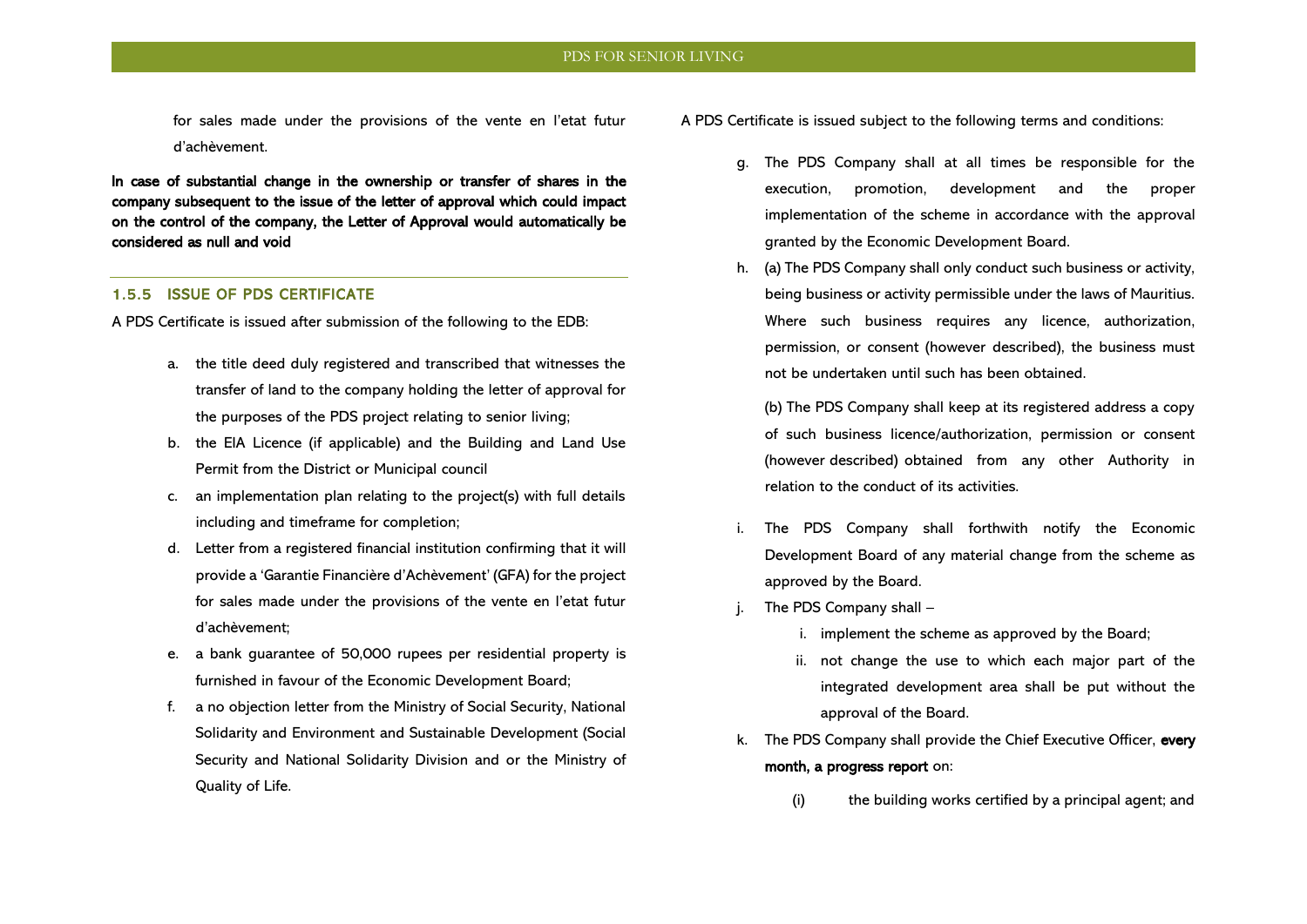- (ii) the implementation of the scheme.
- l. The PDS Company must appoint an independent quality assurance contractor who shall ensure that
	- i. Construction works conform with standards set out in the contract with the builder and in accordance with the notice descriptive required under articles 1601-7 and 1601-29 of the Code Civil Mauricien;
	- ii. At the time of delivery of a residential property to a purchaser, issue a clearance certificate stating that the construction works conform with the standards set out in the contract between the PDS Company and the builder.
- m. The PDS Company shall not sell any residential property under the Scheme unless the person acquiring the residential property has obtained the authorization under the Economic Development Board (Property Development Scheme) Regulations 2015.
- n. The Economic Development Board shall be informed of any change in shareholding structure and the general financial condition of the PDS Company during the entire phase of the implementation of the scheme. Where the PDS Company has delegated, subcontracted or assigned any part of the works required in pursuance to the scheme, the Economic Development Board shall be notified forthwith of such appointments.
- o. The income tax payable by the PDS Company as well as the exemption from income tax on dividends paid to shareholders shall be in accordance with the provisions of the Income Tax Act as amended.

p. The PDS Company is warned that pursuant to section 27 (1) of the Investment Promotion Act any person who contravenes the Investment Promotion Act and the Economic Development Board (Property Development Scheme) Regulations 2015 shall commit an offence and shall, on conviction, be liable to a fine not exceeding 100,000 rupees and to imprisonment for a term not exceeding 3 years.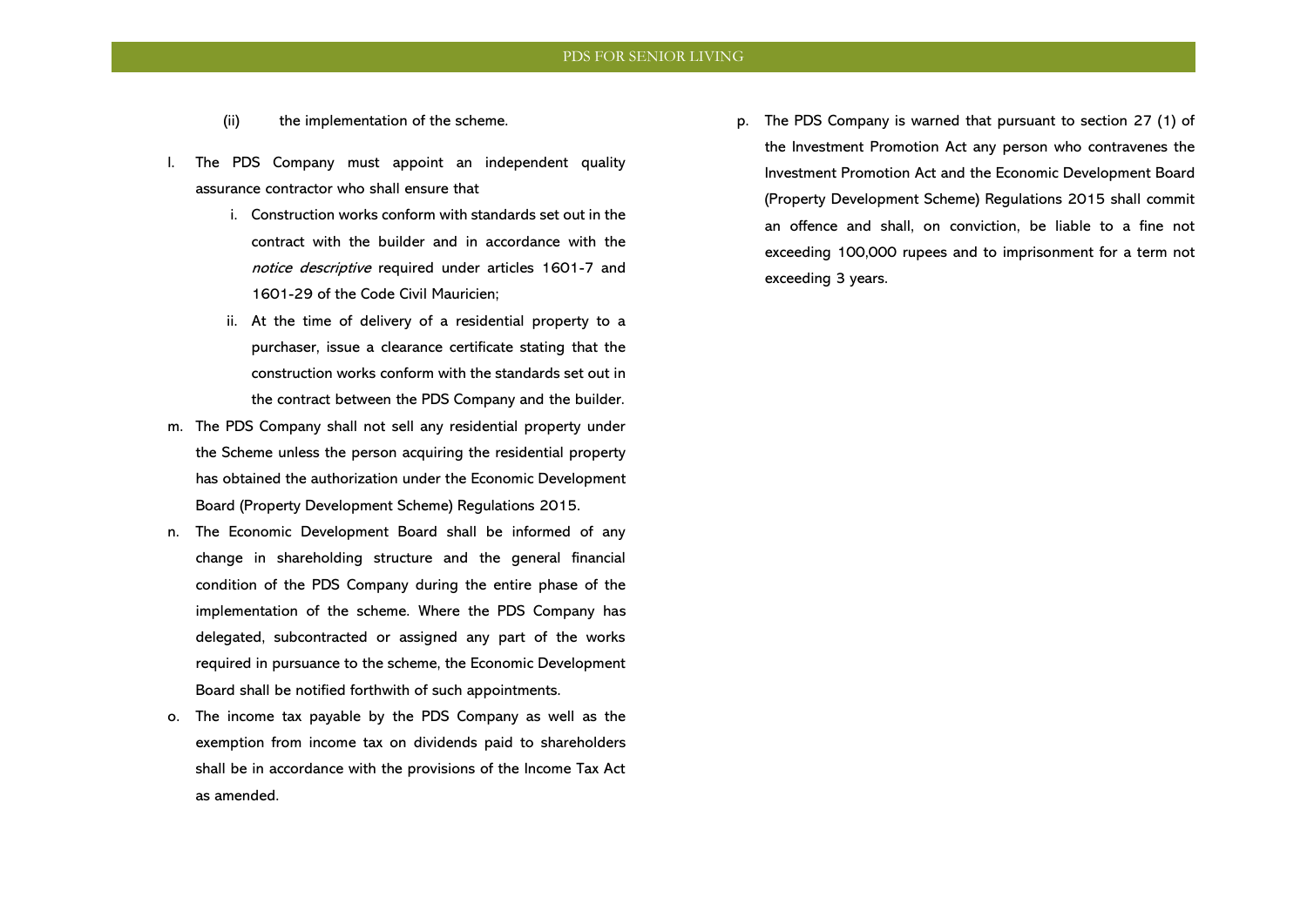## <span id="page-12-0"></span>**PART 3: DEVELOPMENT GUIDELINES**

Planning and developing properly designed housing in purpose-built retirement communities is an increasingly important way of ensuring that senior citizens enjoy their older days.

The following design standards may be considered to provide minimum criteria for new senior housing developments. These standards are intended to establish quality appearance, compatibility of character, variety of design and enhanced community values.

It is vital that the development for senior living and the facilities are designed with these key principles.

#### <span id="page-12-1"></span>**3.1.1 LOCATION & CONTEXT**

When designing a Senior Living housing development, consideration must be given to the location and context of site as well as the site's extent. A good location promotes access to the wider community particularly for residents who reduced mobility and cognitive impairment.

The sites selected for Senior Living housing development are as follows:

- $\triangleright$  within defined settlement boundary in inner town centres;
- $\triangleright$  within defined settlement boundary at edge of town centre, in growth zone or in business area;
- $\triangleright$  within tourism zones but within or adjacent to existing settlements, resorts and campement sites; and
- ➢ outside tourism zones, in open coastal or countryside or mountainous locations or in environmentally sensitive areas excluding wetlands.

Where a Senior Living housing development is proposed within or adjoining ESA's, the proposed development should demonstrate how it will contribute to maintain and enhance the environmental character of the area. An EIA licence or a PER may be required.

#### <span id="page-12-2"></span>3.1.2 SITE CONTEXT

An analysis of the context is particularly important to understand the site's limitations and opportunities. The nature and scale of the development should be in harmony with its surrounding and its architectural quality should enhance the character of the area.

#### <span id="page-12-3"></span>**3.1.3 DESIGN**

Senior Living housing should achieve high standards of design making a positive contribution to the public realm as well as responding to the functional design requirements.

#### <span id="page-12-4"></span>**3.1.4 ACCESSIBILITY AND INFRASTRUCTURE**

Successful integration with existing connections plays a key role in physically and visually integrating a new development with its surroundings.

Proposed sites for Senior Living housing shall be easily accessible and should be capable of connection to existing utility supplies and transport networks or may be connected. Isolated stand-alone proposals are not likely to be acceptable if they would inhibit the comprehensive development of an area unless they are of a scale which would contribute to the enhancement or maintenance of the surrounding environment.

The following elements should be considered:

- $\triangleright$  Linkages and connections (road and utilities)
- Modes of travel
- $\triangleright$  Parking capacity and layout
- ➢ Traffic management
- Road gradient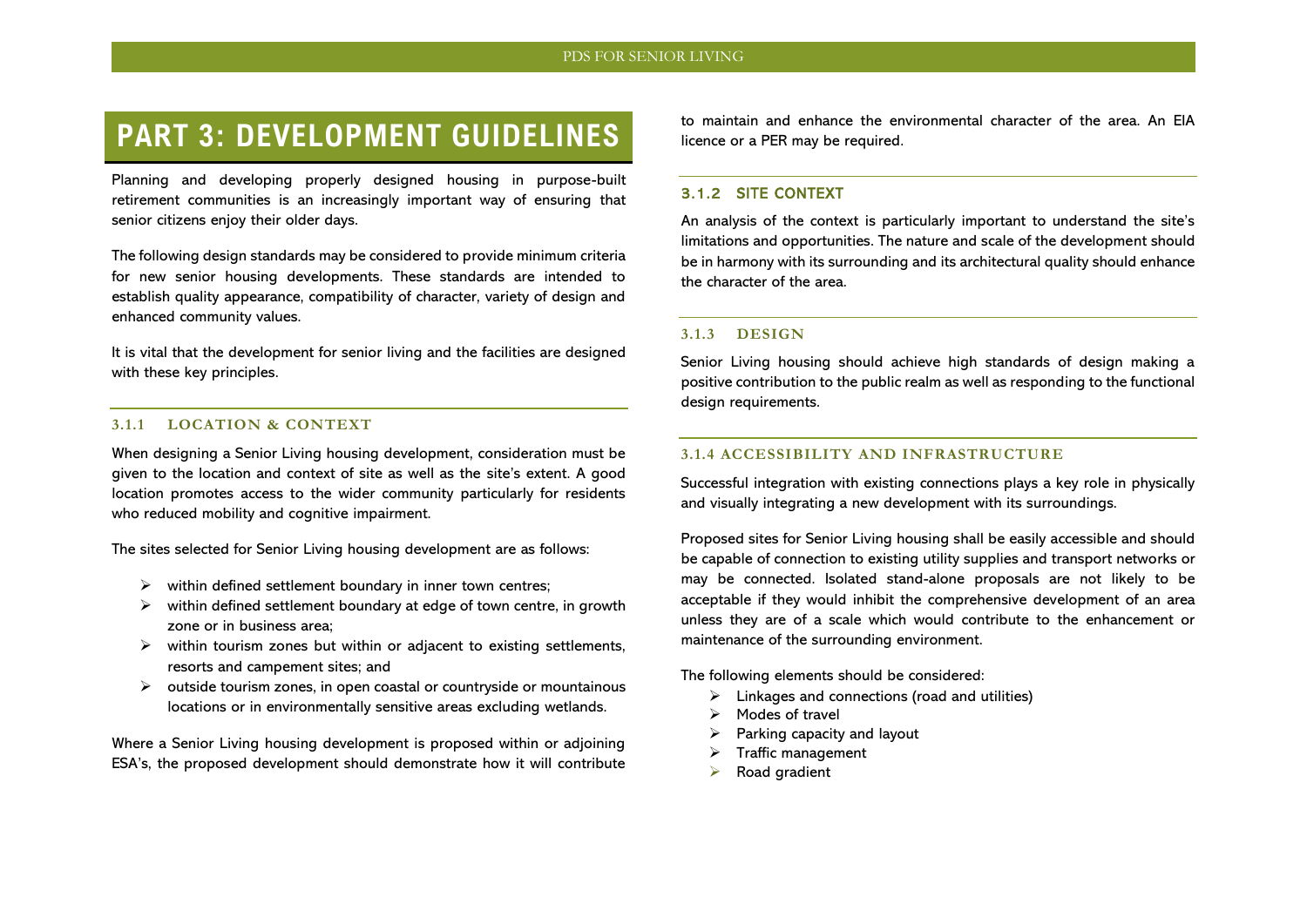#### <span id="page-13-0"></span>**3.1.5 PLOT COVERAGE**

Plot coverage would be controlled by the specific demand of site, its context and location. It is what remains after provision has been made for setbacks, on-site parking, sewage disposal, landscaping and other considerations such as existing structure of the area.

#### <span id="page-13-1"></span>**3.1.6 AMENITIES**

An essential part of Senior Living is the communal and recreational facilities. Recreational facilities and activities shall be included within the Senior Housing Development. Some examples of the facilities are, but not limited to:

- ➢ Nurse station
- ➢ Provision of an intermediate (recuperative) care unit
- $\triangleright$  Services of medical practitioners
- ➢ Dining area/café, restaurant
- ➢ Lounge
- $\triangleright$  Recreational centers
- ➢ Fitness center
- ➢ Clubs
- ➢ Tennis court
- $\triangleright$  Beauty salon

#### <span id="page-13-2"></span>**3.1.7 TRANSPORT AND PARKING PROVISION**

Senior Living housing often presents a challenge to ensure that the transport and parking needs of residents, staff and visitors are properly met. Senior Living housing should reflect the varying needs of residents throughout their tenure.

Consideration will need to be given to the operational needs of the development including staff in terms of providing emergency vehicle access, including ambulances, drop off areas or parking for a mini-bus and delivery of goods.

#### <span id="page-13-3"></span>**3.1.8 RESIDENTS**

Senior Living accommodation should be 'enabling' in terms of the likely impairment's residents may experience with increasing age and frailty. The residential units may be designed to suit the type of independent senior occupiers as well people having the following issues:

- Wheelchair accessibility;
- Supporting frailty;
- Memory care issues; and
- ➢ Hearing impairment.

#### <span id="page-13-4"></span>**3.1.9 LOUNGE**

The design of the living area is critical, since residents will spend most of their time there. Special care must be taken to ensure the lounge is a generous, well proportioned, attractive space.

#### <span id="page-13-5"></span>**3.2.0 BEDROOM**

At least one bedroom within a dwelling should be capable of accommodating a 1.5m wide double bed with space around it to allow a wheelchair user access to all parts of the room. It should be possible for a wheelchair user to gain access to the far side of the bed to open and close curtains and then to return without needing to reverse. A direct link to the shower or bathroom should be also be allowed.

#### <span id="page-13-6"></span>**3.3.0 SANITARY CONDITIONS AND PHYSICAL STATE OF BUILDING**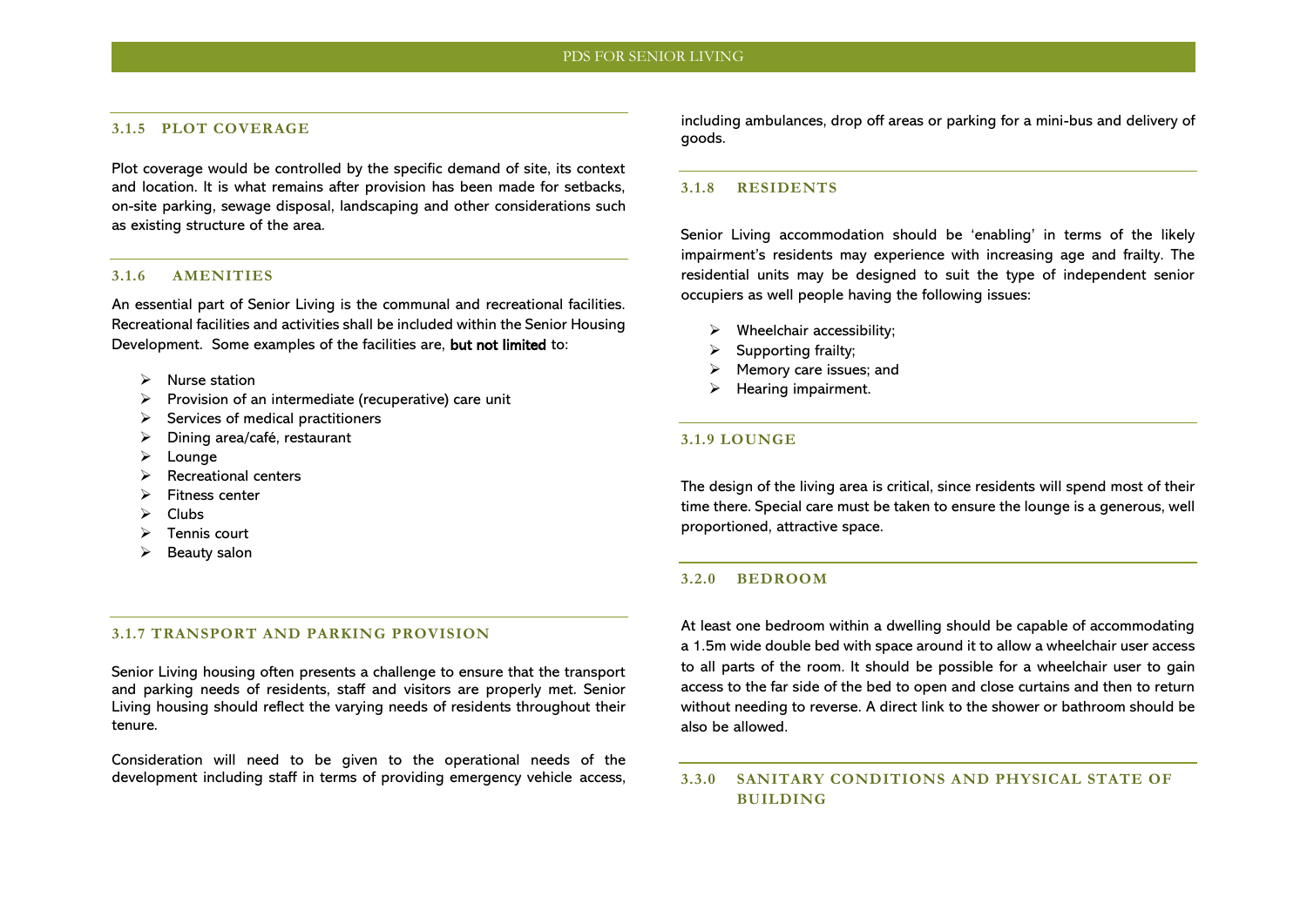Design of the buildings should have a logical layout that can be easily understood.

#### <span id="page-14-0"></span>**3.4.0 SAFETY AND SECURITY**

Providing a physical environment that supports residents to feel and be safe and secure within the physical built is important. The residential unit should be planned to be safe for a resident with a broad range of abilities and allow the resident to perform their daily tasks without fear of slips, trips and falls.

The resident should also feel safe from their neighbours with preferably privacy screens and a lockable front door. A resident should be able to call for help for both medical and security emergencies. This can be achieved with the following:

- $\triangleright$  Personal panic medic button;
- $\triangleright$  An intercom system in the house; and
- $\triangleright$  A smart house system that recognizes a resident is under duress and alerts appropriate external sources.

#### <span id="page-14-1"></span>**3.5.0 COMMUNICATIONS AND INNOVATION**

Technology allow residents to achieve a better lifestyle through increased connectivity, mobility, communication and access to information. While designing the Senior Living project, designers should make allowance and provide appropriate infrastructure to support new technologies as they emerge. The following elements should be considered:

- Control of fixtures and fittings within the physical environment remotely or using technology that is more sophisticated than the simple switching currently used in most circumstances;
- Connectivity and technological immersion (the Internet of Things) and the facilitation of 'on demand' entertainment;
- The residential units may be equipped with Assistive Technology e.g. houses incorporating a communication network that connects the key

electrical appliances and services, and allow them to be remotely controlled, monitored or accessed. Assistive technology can be further subdivided into memory devices (clocks, calendars, medications aids etc), telecare with safety devices (environmental, motion and tracking sensors) or telehealth with health monitoring devices.

The creation of integrated solutions where communications and technology support operational and lifestyles outcomes in a meaningful way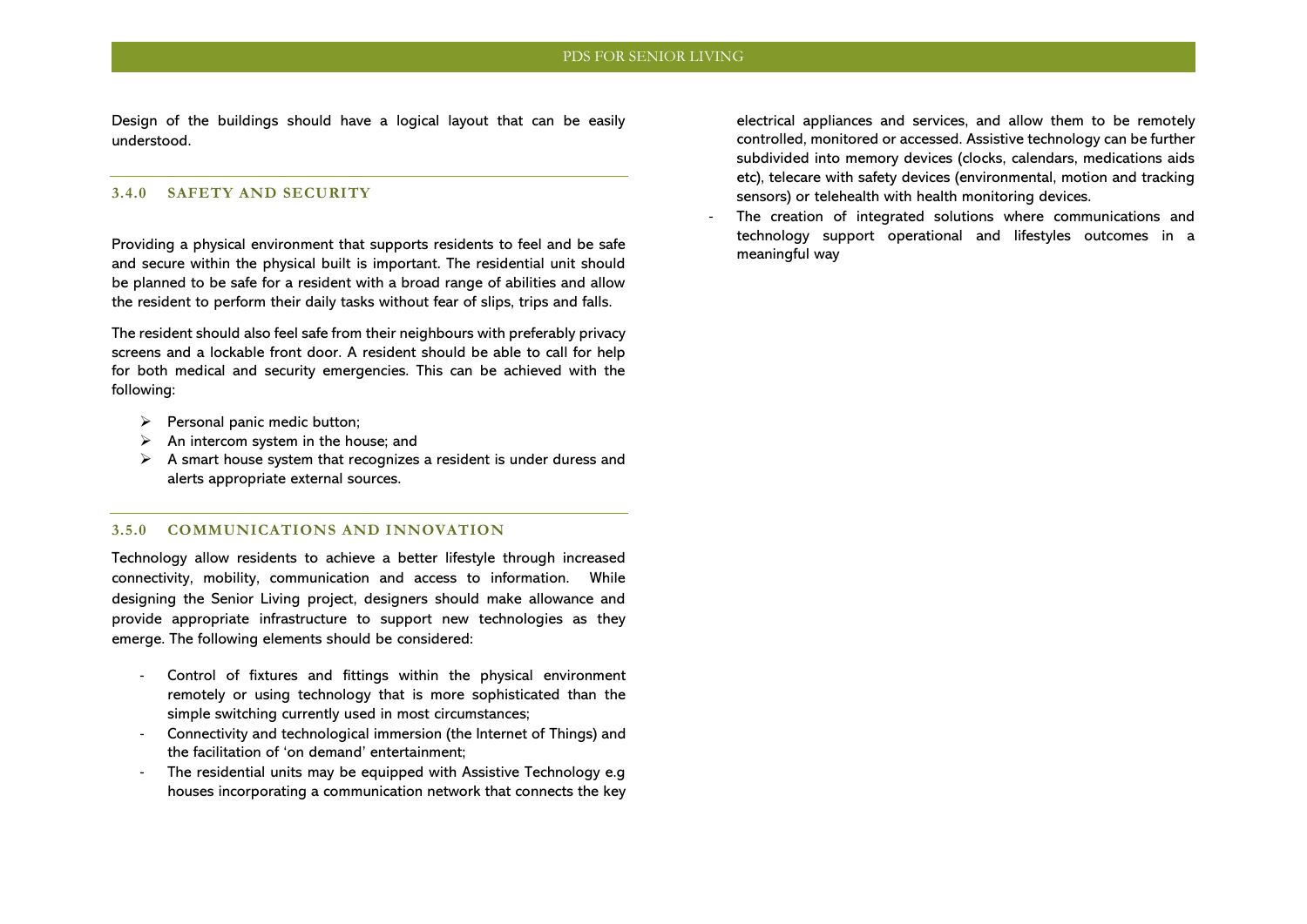## <span id="page-15-0"></span>**PART 4: SALE OF RESIDENTIAL UNITS**

This section deals with the sale of built-up residential properties including sales made under the provisions of a vente en l'état futur d'achèvement (VEFA).

The following persons may acquire a residential property from a company holder of PDS Certificate for Senior Living:

- i. a citizen of Mauritius
- ii. a non-citizen
- iii. a member of the Mauritian Diaspora registered under the Mauritian Diaspora Scheme
- iv. a company incorporated or registered under the Companies Act
- v. a société, where its deed of formation is deposited with the registrar of companies
- vi. a limited partnership under the Limited Partnerships Act
- vii. a trust, where the trusteeship services are provided by a qualified trustee
- viii. a Foundation.

#### <span id="page-15-1"></span>**4.1 BASIS OF SALE OF A RESIDENTIAL PROPERTY**

- 1. A residential property under the PDS for Senior Living may be sold either on the basis of a plan, during the construction phase or when the construction is completed.
- 2. Where the acquisition of an immovable property is made on the basis of a plan or during the construction phase, the contract shall be governed by the provisions of a "vente à terme" or vente en l'état futur d'achèvement (VEFA)", as the case may be, in accordance with provisions of articles 1601-1 to 1601-45 of the Code Civil Mauricien.
- 3. A sale for future delivery is the contract by which the seller undertakes to deliver the building on its completion, and the buyer undertakes to take delivery of it and to pay the price of it at the date of delivery. The transfer of ownership is achieved by operation of law by the acknowledgement of the completion of the building through an authentic instrument; it is effective retroactively on the day of the sale.
- 4. A sale in a future state of completion is the contract by which a seller transfers at once to the buyer his rights in the ground as well as the ownership of the existing structures. The works to come become the property of the buyer as they proceed; the buyer is bound to pay the price of them as the work proceeds.
- 5. In accordance with the provisions of Article 1601-30 of the Code Civil, the price of a residential unit when sold under "vente en l'état futur d'achèvement" is payable in instalments as the work progresses, as follows:
	- a. Upon signing of the deed: 25%
	- b. Upon completion of the foundation works: 10%
	- c. Upon completion of roofed-in phase: 35%
	- d. Upon completion: 25%
	- e. Upon availability of premises: 5%

#### <span id="page-15-2"></span>**4.2 FIANANCING OF RESIDENTIAL PROPERTY**

- 1. Where a residential property is acquired by a non-citizen or a company whose shareholders are non-citizens or a trust whose beneficiaries are non-citizens or the associates of a société are non-citizens or limited partners of a limited partnership are non-citizens or beneficiaries of a foundation are non-citizens, the payment can be made in US dollars or its equivalent in any other freely convertible foreign currency.
- 2. Where a residential property is acquired by a non-citizen, the investment in the acquisition of that residential property must be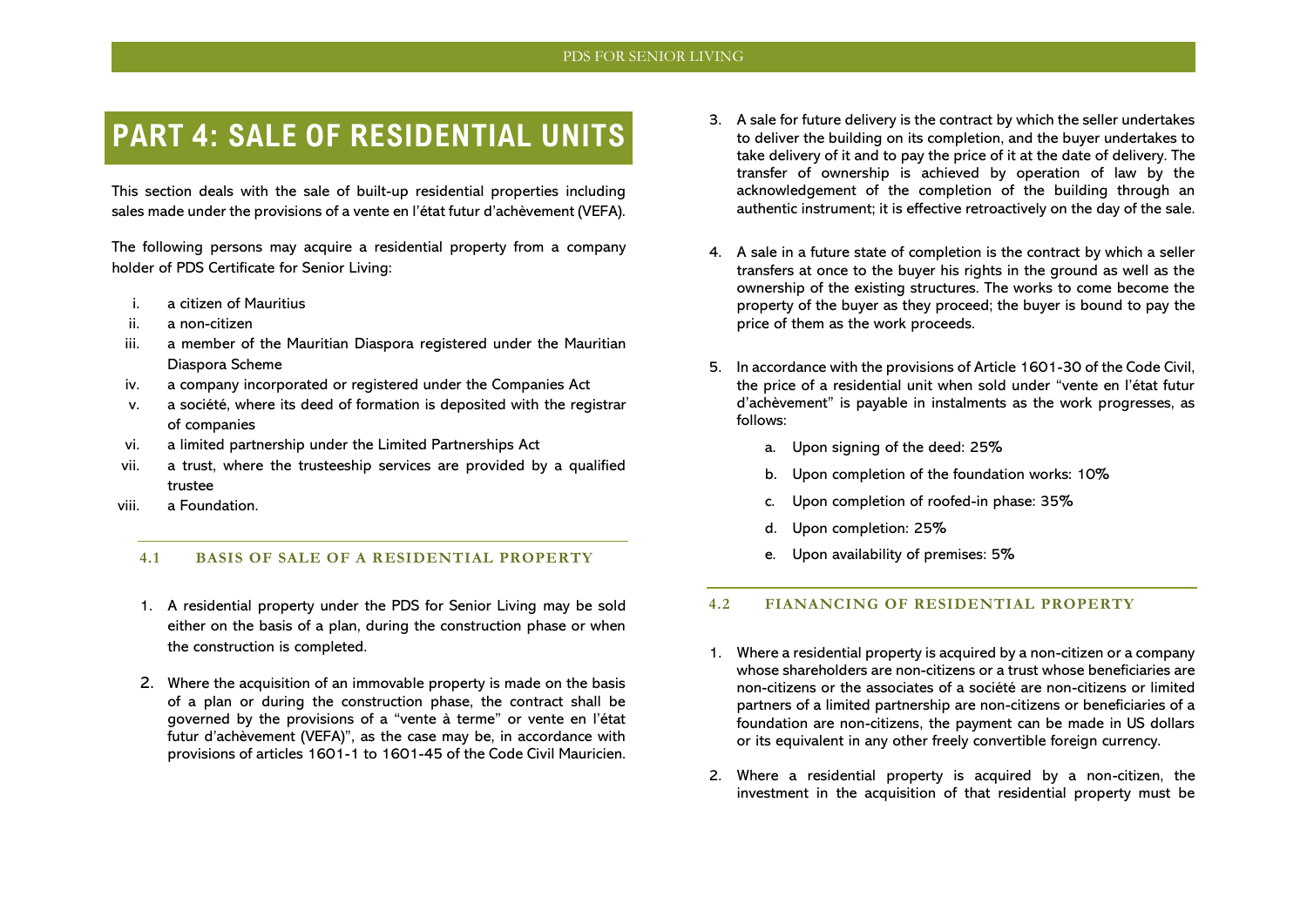financed by the purchaser from funds outside Mauritius and transferred to Mauritius through any reputable bank listed in the Banking Almanach recognized by the Bank of Mauritius.

3. Where a loan is contracted in Mauritius currency with a bank in Mauritius, the first 500,000 US dollars must be paid in USD or its equivalent in any other freely convertible foreign currency; and the repayment of the loan must be effected in any freely convertible foreign currency.

#### <span id="page-16-0"></span>**4.3 APPLICATION TO ACQUIRE PROPERTY UNDER PDS FOR SENIOR LIVING**

- 1. A non-citizen, company, société, trust, foundation or limited partnership wishing to acquire property under the scheme shall make an application to the Economic Development Board.
- 2. No application for acquisition of immovable property by non-citizens, companies, société, trusts, foundation or limited partnership will be considered by the Economic Development Board if all documents have not been duly submitted to the EDB.
- 3. The application should be accompanied by a non-refundable processing fee of 20,000 rupees payable through cheque by the PDS Company for Senior Living and drawn to the order of the Economic Development Board.
- 4. An application shall be considered as ready for processing by the EDB at the date by which all the information, particulars and documents have been duly submitted and considered as complete by EDB.

#### <span id="page-16-1"></span>**4.4 SCREENING OF APPLICATION**

The PDS Company for Senior Living shall carry out due diligence exercise through a reputable bank for all applications received prior to submission of

same to the Economic Development Board. The PDS Company for Senior Living's bank shall carry a Know Your Client (KYC) exercise and open a bank account for the client called the "Escrow Account".

The PDS Company for Senior Living may sign the "Contrat de réservation préliminaire a une vente en etat future d'achevement" for the plot. The potential buyer shall deposit at most 25% of the amount of investment in the acquisition of the property in the bank.

#### <span id="page-16-2"></span>**4.5 DOCUMENTS TO BE SUBMITTED AT THE TIME OF APPLICATION**

In the case of a non-citizen, the following documents must be submitted to the EDB:

- $\geq$  duly authenticated copy of first 5 pages of passport
- $\geq$  letter from the bank certifying the KYC exercise for the client

#### In the case of Company:

- ➢ certificate of incorporation under the Companies Act 2001 or Certificate of registration evidencing the company is registered as a foreign company as may be the case:
- ➢ register of shareholders
- $\geq$  duly authenticated copy of first 5 pages of passport of each shareholder
- $\triangleright$  letter from the bank certifying the KYC exercise for the client

#### In the case of Société:

- $\triangleright$  evidence of the Société having a file number with the Registrar of Companies and deed of formation deposited with the Registrar of Companies.
- status of the Société
- ➢ duly authenticated copy of first 5 pages of passport of each member
- $\geq$  letter from the bank certifying the KYC exercise for the client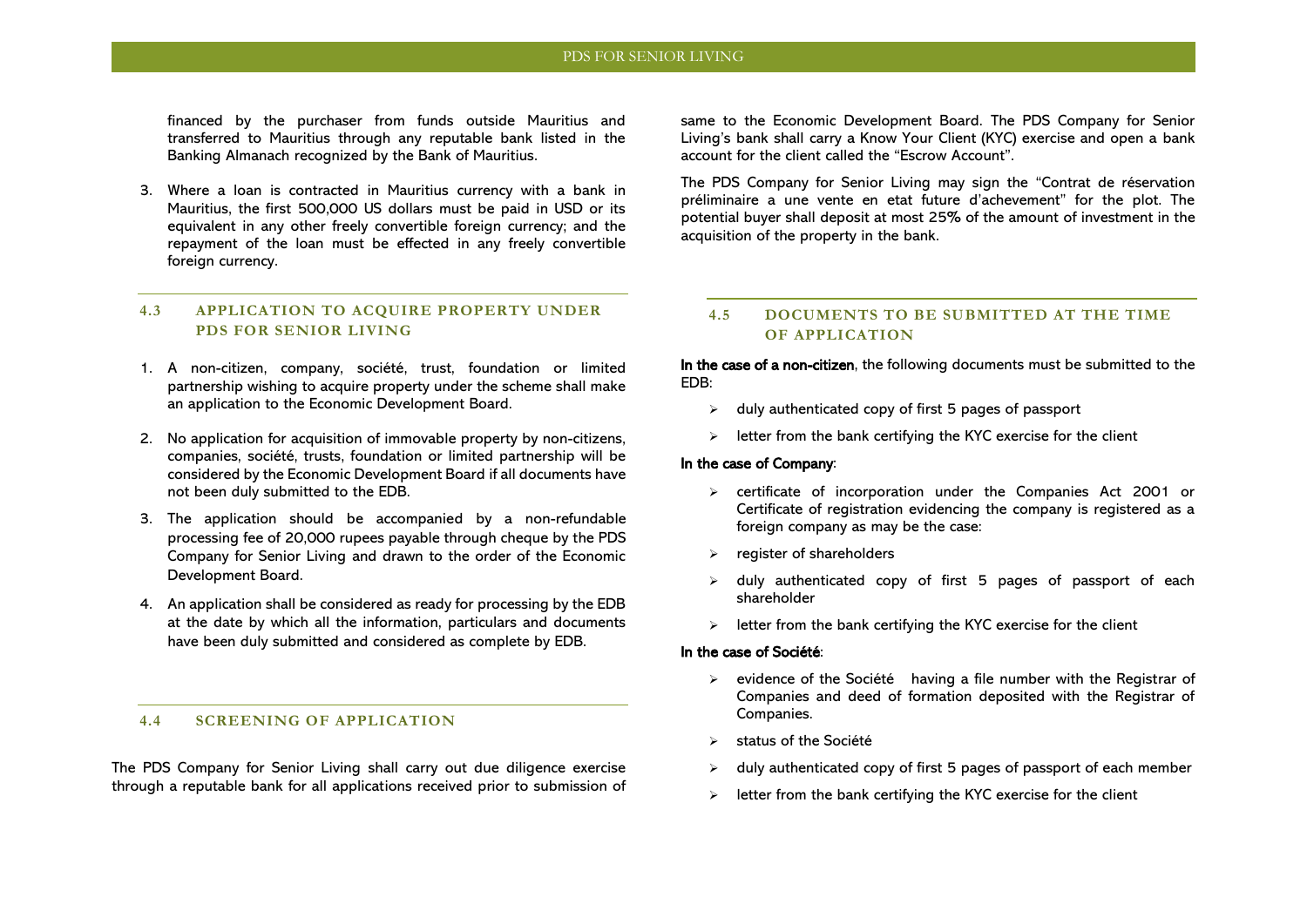#### In the case of Limited Partnership:

- ➢ partnership agreement
- ➢ registration certificate of the Limited Partnership by the Registrar of Companies
- ➢ duly authenticated copy of first 5 pages of passport of each limited partner
- ➢ letter from the bank certifying the KYC exercise for the client

#### In the case of Foundation:

- $\triangleright$  the charter of Foundation
- ➢ registration certificate of the Foundation by the Registrar of Companies
- ➢ details of the beneficiary, founder, secretary and council
- ➢ duly authenticated copy of first 5 pages of passport of each beneficiary
- ➢ Letter from the bank certifying the KYC exercise for the client

#### In the case of Trust:

- ➢ The trust deed
- ➢ Evidence from the Financial Services Commission that the trustee is a qualified trustee under the Trust Act 2001
- ➢ Details of the beneficiary, trustee and settlor
- ➢ Letter from the bank certifying the KYC exercise for the client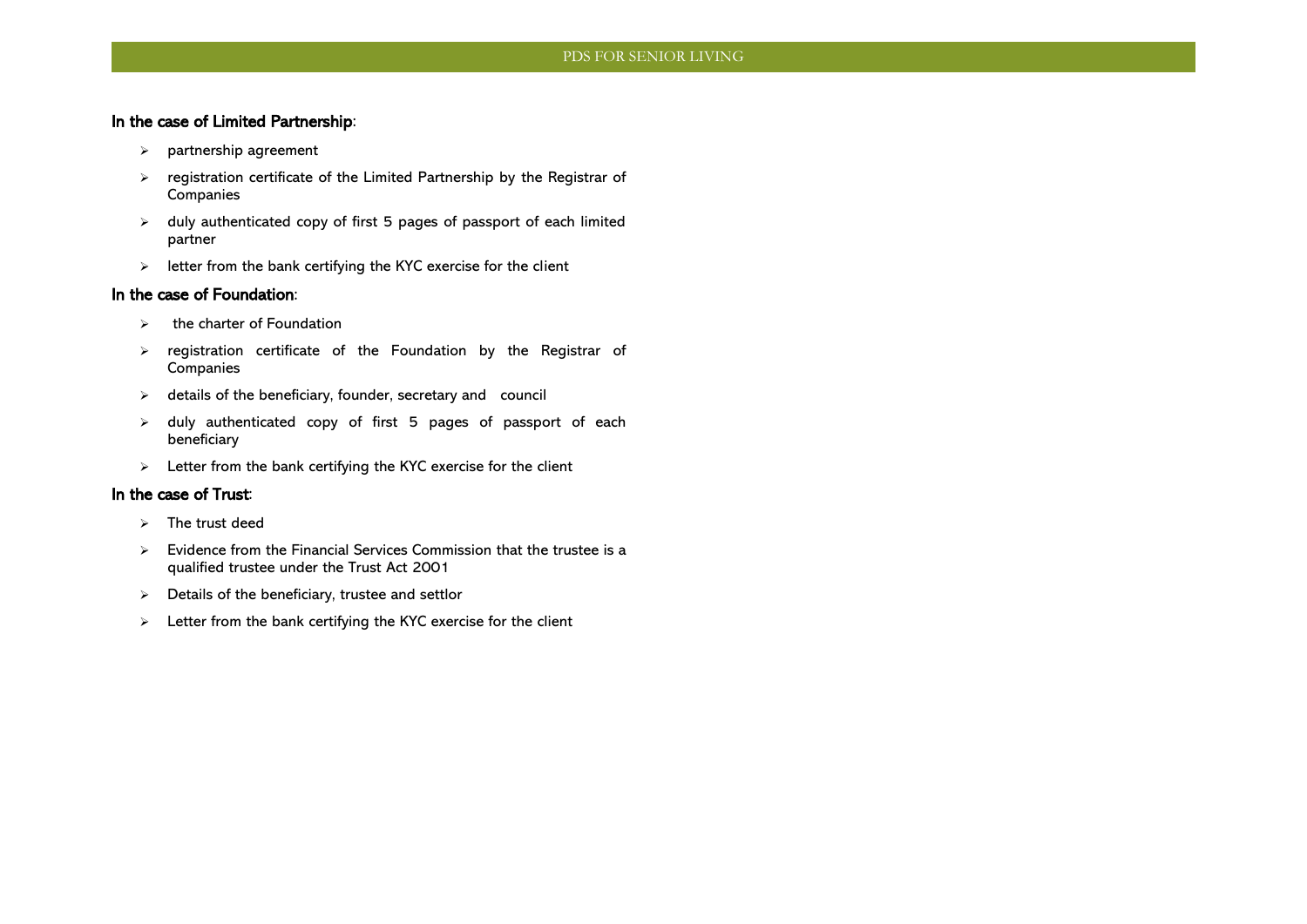## <span id="page-18-0"></span>**PART 5: RENT & LEASES OF RESIDENTIAL UNIT**

#### <span id="page-18-1"></span>**5.1 RENTAL OF RESIDENTIAL UNIT**

- 1. The owner of a residential property under the PDS for Senior Living may offer the property for letting to only retired persons through the following:
	- ➢ The PDS Company for Senior Living
	- ➢ A Provider of property management services, designated by the PDS Company
- 2. An eligible retired non-citizen wishing to rent or lease a residential unit under the PDS for Senior Living shall submit an application to the Economic Development Board together with the following documents:
	- ➢ A non-refundable processing fee of MUR 20,000 payable through cheque by the PDS Company for Senior Living and drawn to the order of the Economic Development Board
	- $\triangleright$  Duly authenticated copy of first 5 pages of passport
	- $\triangleright$  Letter from the bank certifying the KYC exercise for the client
	- ➢ Rental/Lease agreement between the PDS Company for Senior Living or a provider of property management services designated by the PDS Company
- 3. No authorisation is required for rental/lease to citizens of Mauritius and members of the Mauritian Diaspora.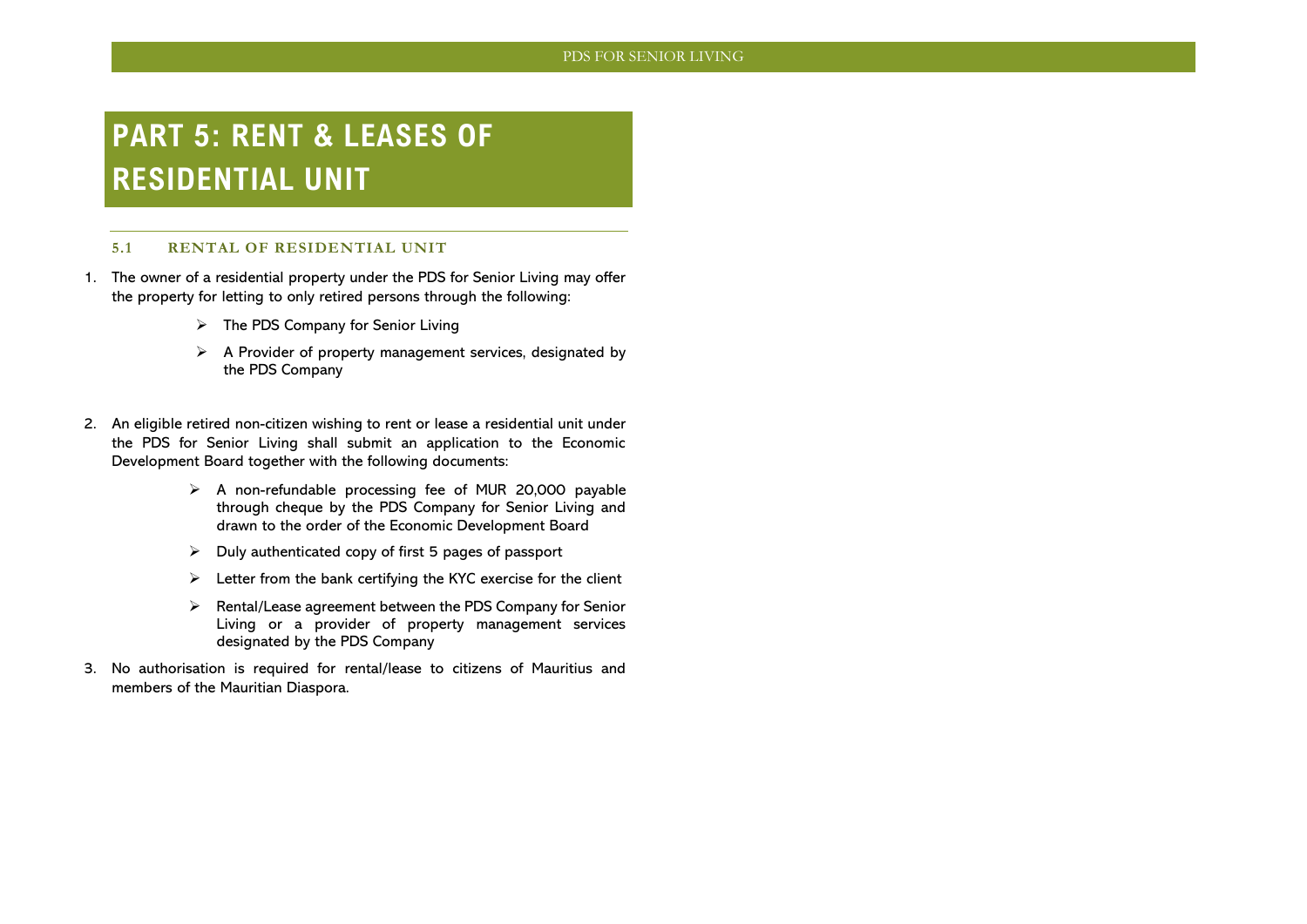## <span id="page-19-0"></span>**PART 6: SALE OF LIFE RIGHT**

#### <span id="page-19-1"></span>**6.1 ACQUISITION OF LIFE RIGHT**

- 1. A person acquiring a life right in respect of a residential property has the right to live in a unit for the rest of his life, free of rent. There is no transfer of property. Ownership is retained by the PDS Company for Senior Living.
- 2. The life right terminates upon death of the occupant or if the occupant decides to terminate the agreement. The occupant (i.e the person who has acquired a life right) cannot leave the property to somebody in his will.
- 3. The occupant (with its heirs, administrators, executor and assigns) may not sell the right whether by way of exchange, donation, testamentary disposition, or as a consequence of intestate succession, dispose of the life rights to any other person. *[Refer to article 1717 of the code civil*] - Le preneur a le droit de sous-louer, et même de céder son bail à un autre, si cette faculté ne lui a pas été interdite.]

#### <span id="page-19-2"></span>**6.2 DOCUMENTS TO BE SUBMITTED FOR ACQUISITION OF LIFE RIGHT**

- 1. An eligible retired non-citizen wishing to acquire a life right must submit the following documents:
	- $\triangleright$  Duly authenticated copy of first 5 pages of passport
- $\triangleright$  Letter from the bank certifying the KYC exercise for the client
- ➢ An agreement between the applicant and the PDS for Senior Living duly endorsed by a Notary Public

No authorisation is required for acquisition of life right by citizens of Mauritius and members of the Mauritian Diaspora.

#### <span id="page-19-3"></span>**6.3 TERMINATION OF LIFE RIGHT**

- 1. On termination of a life right unit or on death of the occupant, the outgoing occupant or the deceased heir receives an amount of the initial investment mutually agreed between the parties.
- 2. Should the developer elect to submit the said right for re-grant, it will do whatever is reasonably necessary to obtain the highest possible new Occupation Consideration from a new Occupant. The new Occupation Consideration will always be within the sole and absolute discretion of the developer whose decision thereon shall be final and neither the Occupant nor his heirs shall have any claim whatsoever against the PDS Company arising out of it having accepted or fixed any particular amount as the new Occupation Consideration.
- 3. The developer will obtain such valuation within 60 days of the Termination Date. In circumstances envisaged above, in the event of a re-grant, upon payment in full of the new Occupation Consideration which the PDS Company undertakes shall not be more than 12 months after the Termination Date or in the event of the developer electing not to submit for re-grant, then upon the determination of the value of the Life Right, the Occupant, or his heirs, as the case may be shall be paid an amount equivalent to the lesser of:
- the original Occupation Consideration paid by the outgoing occupant less any amounts due to the developer (maintenance levy and others)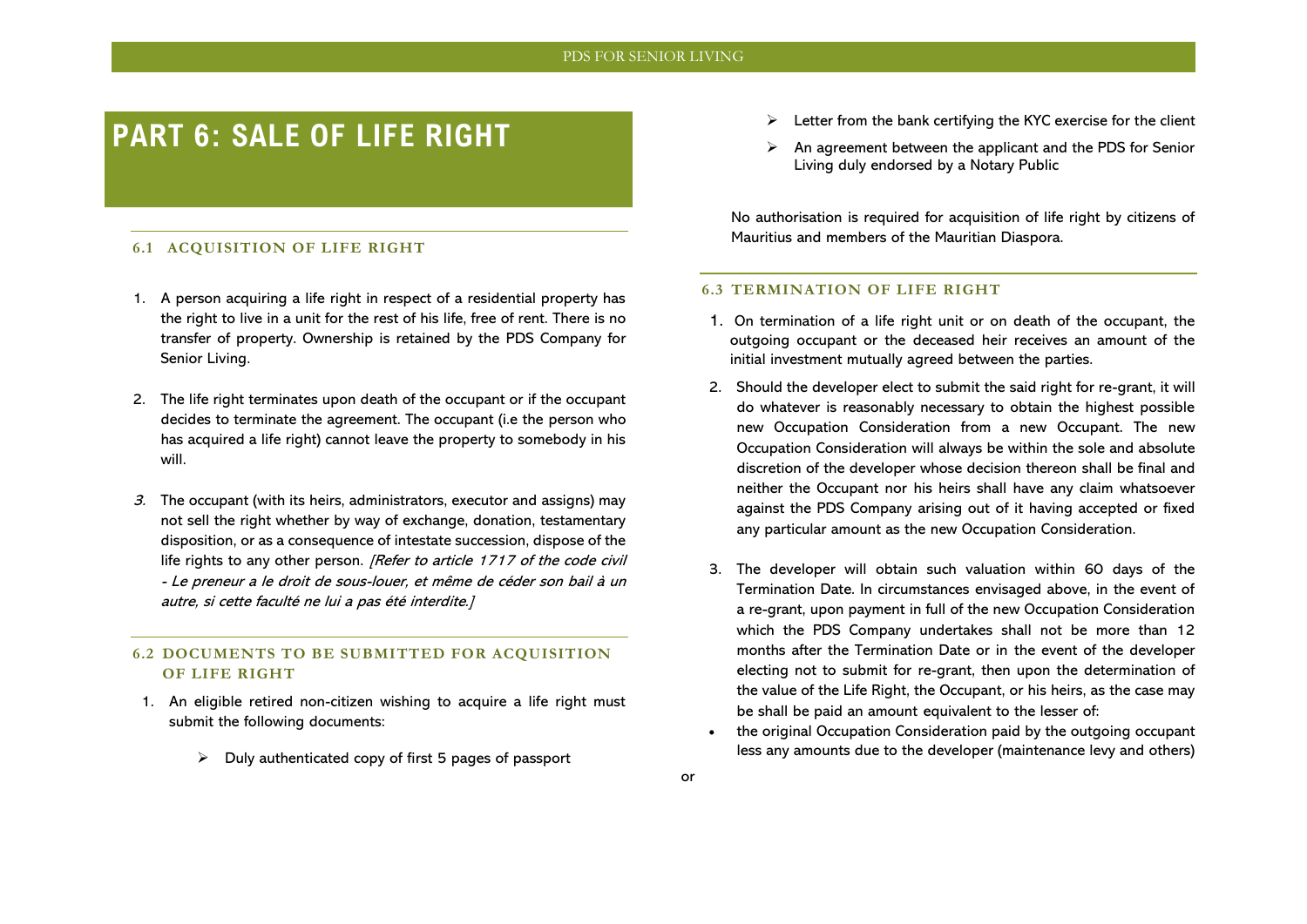• the new Occupation Consideration paid by the new Occupant (or valuation) less any amounts due to the developer (maintenance levy and others)

#### <span id="page-20-0"></span>**6.4 MAINTENANCE OF THE SCHEME**

1. The occupant may be required to pay a monthly maintenance levy, frail care levy or fees to the Syndic or any management company appointed by the PDS Company for Senior Living as the case may be.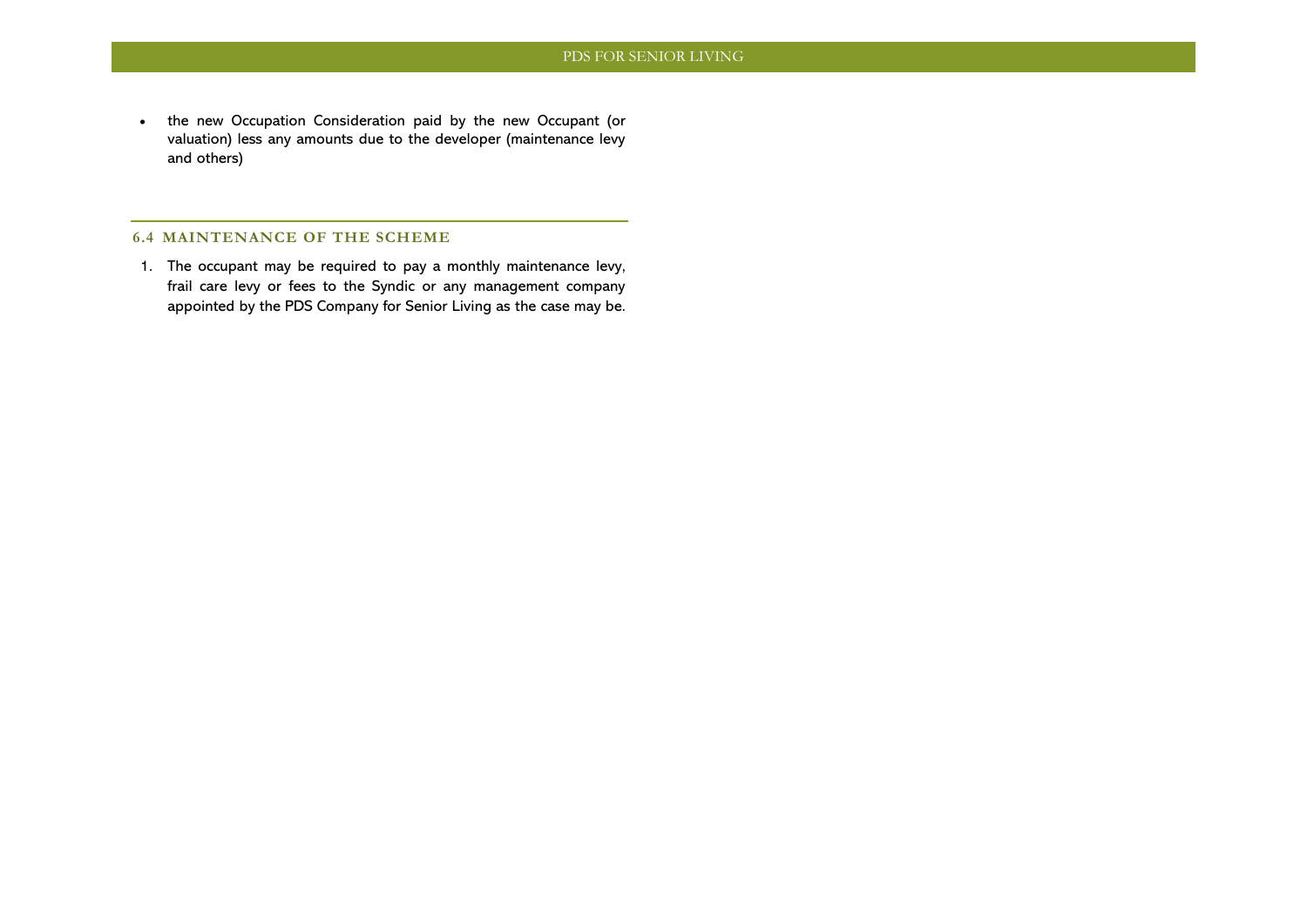## <span id="page-21-0"></span>**PART 7: RESIDENCY IN MAURITIUS**

#### <span id="page-21-1"></span>**7.1 RESIDENCY IN MAURITIUS**

- 1. Pursuant to Regulations 13(1A) of the Economic Development Board (Property Development Scheme) Regulations 2015, a residence permit under the Immigration Act is granted to the non-citizen who acquires, leases, rents or otherwise acquires the right to live in a residential unit for the rest of his life free of rent, from a PDS Company relating to senior living. The application for residence permit can be submitted in respect of himself and/or his spouse or common law partner.
- 2. There is no minimum investment applicable for the obtention of the Residence Permit.

#### <span id="page-21-2"></span>**7.2 DOCUMENTS TO BE SUBMITTED FOR RESIDENCE PERMIT**

**1.** The following documents must be submitted at time of application for the obtention of the Residence Permit:

| <b>Documents</b>                                                        | Non-citizen<br>who<br>acquires a residential<br>unit | Non-citizen who<br><b>leases</b><br>a<br>residential unit | Non-citizen who<br>acquires the right<br>to live |
|-------------------------------------------------------------------------|------------------------------------------------------|-----------------------------------------------------------|--------------------------------------------------|
| in<br><b>Duly</b><br>filled<br>'application form to<br>enter Mauritius" | V                                                    | $\sqrt{ }$                                                | V                                                |
| First 5 pages of each<br>applicant/dependent<br>passport                | V                                                    | N                                                         | N                                                |
| <b>Medical Certificate</b>                                              |                                                      |                                                           |                                                  |
| <b>Morality Certificate</b>                                             | ٦                                                    |                                                           |                                                  |

| <b>Birth Certificate</b>                                                  | $\sqrt{2}$ | V          | $\sqrt{ }$ |
|---------------------------------------------------------------------------|------------|------------|------------|
| <b>Notary certificate</b><br>certifying the<br>ownership of land          | N          | N/A        | N/A        |
| Lease agreement                                                           | N/A        | $\sqrt{ }$ | N/A        |
| <b>Notary certificate</b><br>certifying the<br>ownership of life<br>right | N/A        | N/A        | N          |

**2.** If the applicant is accompanied by dependents (his spouse or common law partner), documentary evidence of relationship, i.e. marriage certificate/certificate de concubinage, copy of the first 5 pages of each dependent's passport, medical certificate of each dependent and morality certificate of spouse must also be submitted.